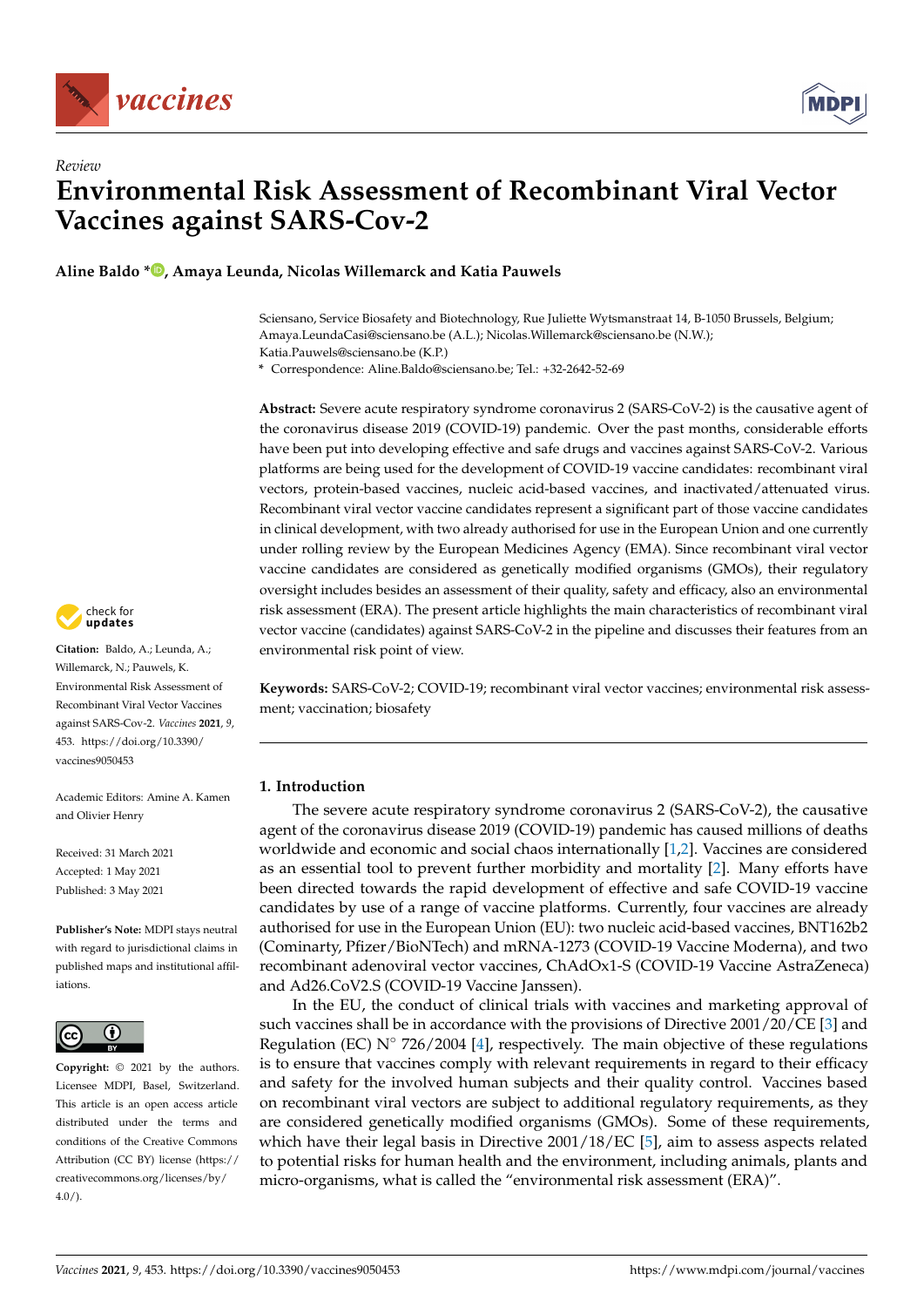In this article we present the general principles of the ERA and we elaborate on key features in relation to several recombinant viral vector COVID-19 vaccine candidates at various stages of clinical development or already approved for marketing in the EU (Table [1\)](#page-1-0).

<span id="page-1-0"></span>**Table 1.** Viral vector based vaccines against SARS-CoV-2 that are in clinical development or already authorised for use in the European Union.

| <b>Viral Vector Vaccine</b><br>Candidate        | COVID-19 Vaccine De-<br>veloper/Manufacturer                                                                                                                                            | Genetic<br>Modifications of the<br>Vector                                                                                                                                      | <b>Inserted Gene</b><br>Sequences                                                                        | Route of<br>Administration                         | <b>Clinical Stage</b>                                           | References         |
|-------------------------------------------------|-----------------------------------------------------------------------------------------------------------------------------------------------------------------------------------------|--------------------------------------------------------------------------------------------------------------------------------------------------------------------------------|----------------------------------------------------------------------------------------------------------|----------------------------------------------------|-----------------------------------------------------------------|--------------------|
| $Ad5-$<br>nCov/Convidicea                       | CaniSino Biologicals Inc.,<br>Bejin Institute of<br>Biotechnology<br>CanSino Biologicals<br>Inc/Institute of<br>Biotechnology, Academy<br>of Military Medical<br>Sciences, PLA of China | Nonreplicating<br>human Ad5<br>E1 and E3 deleted                                                                                                                               | Optimised Spike<br>coding sequence                                                                       | Intramuscular<br>(IM)<br>Mucosal<br>administration | Phase III<br>(NCT04526990),<br>Phase $I/II$<br>(NCT04552366)    | $[6,7]$            |
| Gam-COVID-<br>Vac/Sputnik V<br>COVID-19 vaccine | Gamaleya Research<br>Institute                                                                                                                                                          | Nonreplicating<br>human Ad26 and Ad5<br>E1 and E3 deleted                                                                                                                      | Full-length<br>glycoprotein S                                                                            | IM                                                 | Phase III<br>(NCT04530396)                                      | $\left[8\right]$   |
| Ad26.CoV2.S/COVID-<br>19 vaccine<br>Janssen     | Janssen Pharmaceutical<br>Companies                                                                                                                                                     | Nonreplicating<br>human Ad26<br>E1 and E3-deleted                                                                                                                              | Stabilised wt Spike<br>protein in<br>the prefusion<br>conformation                                       | IM                                                 | Authorised for use<br>in the European<br>Union (EU)             | $[9]$              |
| ChAdOx1-<br>S/COVID-19 vaccine<br>AstraZeneca   | AstraZeneca-<br>University of<br>Oxford                                                                                                                                                 | Nonreplicating<br>Chimpanzee<br>adenovirus ChAdY25<br>E1 and E3-deleted<br>exchange the native<br>E4 orf4, orf6 and<br>orf6/7 genes for those<br>from human<br>adenovirus hAd5 | Codon-optimised<br>full-length<br>Spike protein of<br>SARS-CoV-2                                         | IM                                                 | Authorised for use<br>in the EU                                 | [10]               |
| hAd5-S-Fusion+N-ET<br>SD vaccine                | ImmunityBio Inc.                                                                                                                                                                        | Nonreplicating<br>human Ad5<br>E1, E2b and E3 deleted                                                                                                                          | Full length Spike fusion<br>protein and<br>nucleocapsid with an<br>enhanced T-cell<br>stimulation domain | Subcutaneous<br>and sublingual<br>boost            | NCT04591717<br>(Phase I)                                        | $[11]$             |
| GRAd-CoV-2                                      | ReiThera srl Leukocare<br>Univercells                                                                                                                                                   | Nonreplicating Gorilla<br>Ad32                                                                                                                                                 | S protein                                                                                                | IM                                                 | NCT04528641<br>(Phase I)                                        | $[12]$             |
| VXA-CoV2-1                                      | Vaxart                                                                                                                                                                                  | Nonreplicating<br>human Ad5                                                                                                                                                    | S and N proteins and<br>dsRNA                                                                            | Oral tablet                                        | NCT04563702<br>(Phase I)                                        | $[13]$             |
| MVA-SARS-2-S                                    | Universitätsklinikum<br>Hamburg-Eppendorf<br>Ludwig-Maximilians-<br>University of<br>Munich                                                                                             | Modified vaccinia<br>virus Ankara (MVA)                                                                                                                                        | Full length S protein                                                                                    | <b>IM</b>                                          | NCT04569383<br>(Phase I)                                        | [14]               |
| COH04S1                                         | City of Hope Medical<br>Center                                                                                                                                                          | A synthetic MVA                                                                                                                                                                | S and N proteins                                                                                         | IM                                                 | NCT04639466<br>(Phase I)                                        | $\lceil 15 \rceil$ |
| DelNS1-2019-nCoV-<br>RBD-OPT1                   | Xiamen University,<br>Beijing Wantai Biological<br>Pharmacy                                                                                                                             | Influenza virus vector:<br>deletion of NS1 gene                                                                                                                                | Receptor Binding<br>Domain (RBD) of S<br>protein                                                         | Intranasal spray                                   | ChiCTR2000037782<br>(Phase I)<br>ChiCTR2000039715<br>(Phase II) | [16, 17]           |
| V591 (TMV-083)                                  | <b>Institut Pasteur</b><br>Themis Bioscience<br>GmbH<br>University of Pittsburg<br>Merck                                                                                                | Measles virus<br>Schwarz vaccine<br>strain                                                                                                                                     | S glycoprotein in its<br>prefusion conformation                                                          | <b>IM</b>                                          | NCT04497298<br>(Phase I)                                        | [18]               |
| V590                                            | <b>IAVI Merck</b> (Merck<br>Sharp & Dohme Corp.)                                                                                                                                        | Vesicular stomatitis<br>virus (VSV)                                                                                                                                            | S protein                                                                                                | IM                                                 | NCT04569786<br>(Phase I)                                        | $[19]$             |
| R-VSV-SARS-CoV-2-S                              | Israel Institute for<br>Biological research<br>(IIBR)                                                                                                                                   | Vesicular stomatitis<br>virus (VSV)                                                                                                                                            | S protein                                                                                                | IM                                                 | NCT04608305<br>(Phase II)                                       | [20]               |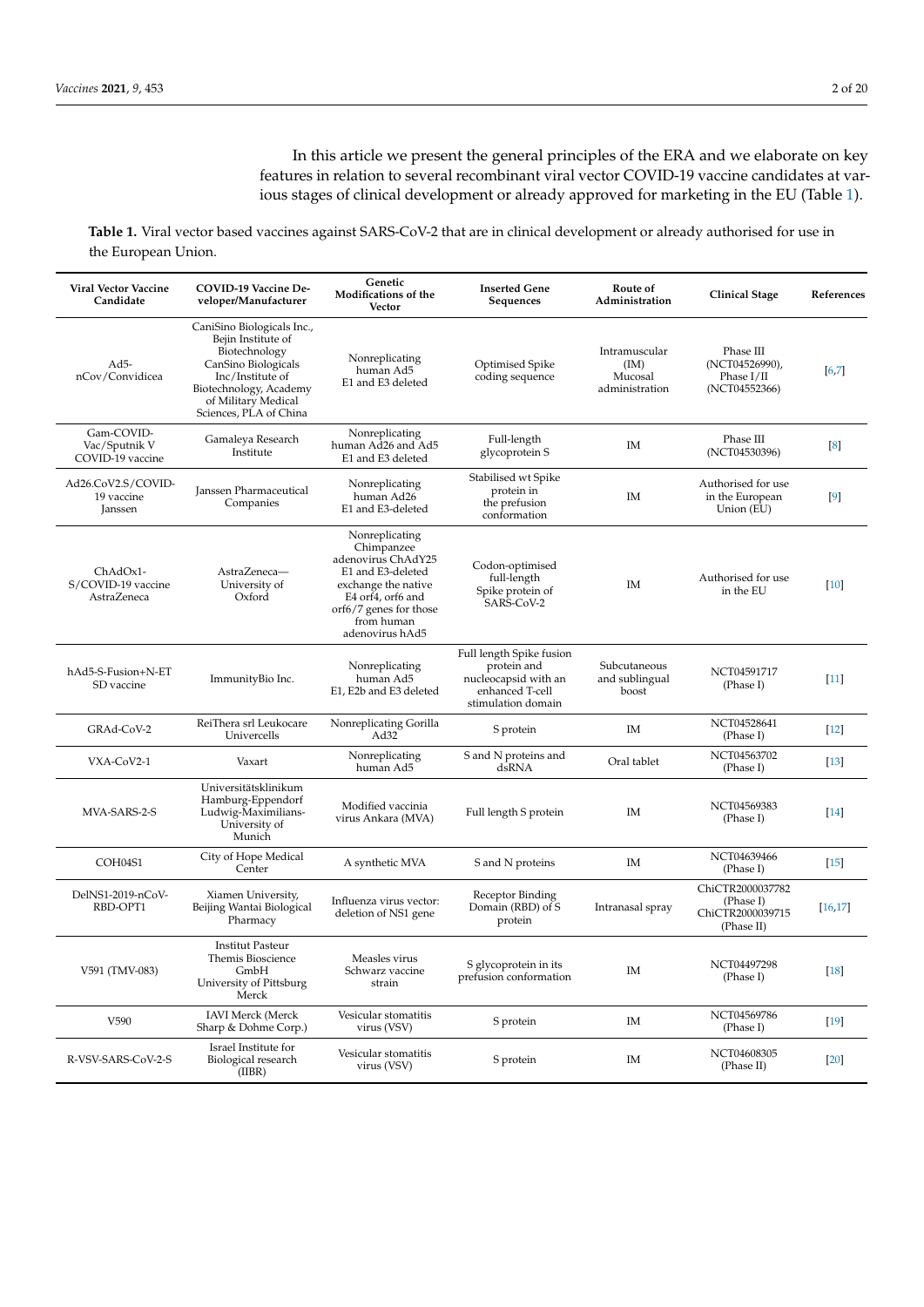## **2. Environmental Risk Assessment**

An ERA consists in the identification and characterisation of potential hazards associated with the GMO (in this case the recombinant viral vector vaccine) on human health (with focus on individuals other than patients or vaccinees) and the environment at large including animals, plants and micro-organisms, as well as an estimate of their probability of occurrence under the conditions of use. The risk to human health and the environment posed by each identified hazard of the GMO is estimated by combining the probability of its occurrence and the magnitude of its consequences. An overall risk is then determined by combining all of the individual risks [\[21,](#page-15-13)[22\]](#page-15-14). The ERA is based on the weight of evidence methodology encompassing both qualitative and quantitative considerations [\[23\]](#page-15-15) and is described using qualitative terms ranging from high, moderate, low to negligible [\[24\]](#page-15-16). After overall risk determination it is examined whether risk management measures need to be implemented in order to minimise the likelihood of adverse effects occurring. If no adverse effects were identified risk management strategies are not necessary. Furthermore, it is important to note that the ERA is conducted on a case-by-case basis.

When a recombinant viral vector is used, the ERA should take into account the characteristics of the viral vector backbone and the properties of the inserted gene sequence(s) and of the gene product(s).

#### *2.1. Assessment of the Viral Vector Backbone*

Potential harmful effects will vary depending on the viral vector backbone. Aspects such as host range, tissue tropism, potential of insertional mutagenesis in the host genome, reassortment, reconversion to virulence or pathogenicity by complementation events between the viral vector and circulating complementing viruses should be addressed as well as recombination events that may give rise to novel and uncharacterised viruses with reacquired pathogenicity or change in tissue tropism and host range. For the purpose of this paper, Table [2](#page-2-0) gives a concise summary of how ERA could be applied to viral vector based vaccines against SARS-CoV-2.

<span id="page-2-0"></span>**Table 2.** Elements related to viral vector based vaccines against SARS-CoV-2 to assess in context of an environmental risk assessment (ERA).

| Elements of the ERA to be considered<br>related to the backbone                                             | Intrinsic hazardous properties (e.g., pathogenicity, toxic, allergenic and oncogenic<br>properties, e.g., risk of genomic insertions with transformative changes)<br>Reconversion abilities to wild-type features, including the likelihood of recom-<br>bination, reassortment, reconversion or complementation events between the<br>viral vector and circulating complementing viruses to an uncharacterised virus<br>variant with reacquired pathogenicity or change in tissue tropism and host range<br>Dissemination abilities, due to exposure events (during production, adminis-<br>tration), shedding, biodistribution (leading to possible vertical transmission,<br>vector-borne transmission) |
|-------------------------------------------------------------------------------------------------------------|------------------------------------------------------------------------------------------------------------------------------------------------------------------------------------------------------------------------------------------------------------------------------------------------------------------------------------------------------------------------------------------------------------------------------------------------------------------------------------------------------------------------------------------------------------------------------------------------------------------------------------------------------------------------------------------------------------|
| Elements of the ERA to be considered<br>related to the exogenous inserted gene<br>sequences and its product | Intrinsic hazardous properties (e.g., toxic, allergenic, oncogenic properties)<br>Impact on host range, cellular or tissue tropism (biodistribution), shedding,<br>especially when changes on the surface of the virion are expected due to the<br>genetic modification(s)<br>Impact on replication efficiency<br>Probability of recombination due to homology with e.g., circulating coronaviruses                                                                                                                                                                                                                                                                                                        |

As part of the assessment of the likelihood of occurrence of identified potential adverse effects, the exposure pathways through which the viral vector may interact with humans (persons other than those receiving the viral vector vaccine candidate), or the environment are to be considered. Exposure pathways are not adverse events per se, but rather mechanisms by which an adverse effect may occur. These exposure pathways include the biodistribution (dissemination in the host tissues), the dissemination occurring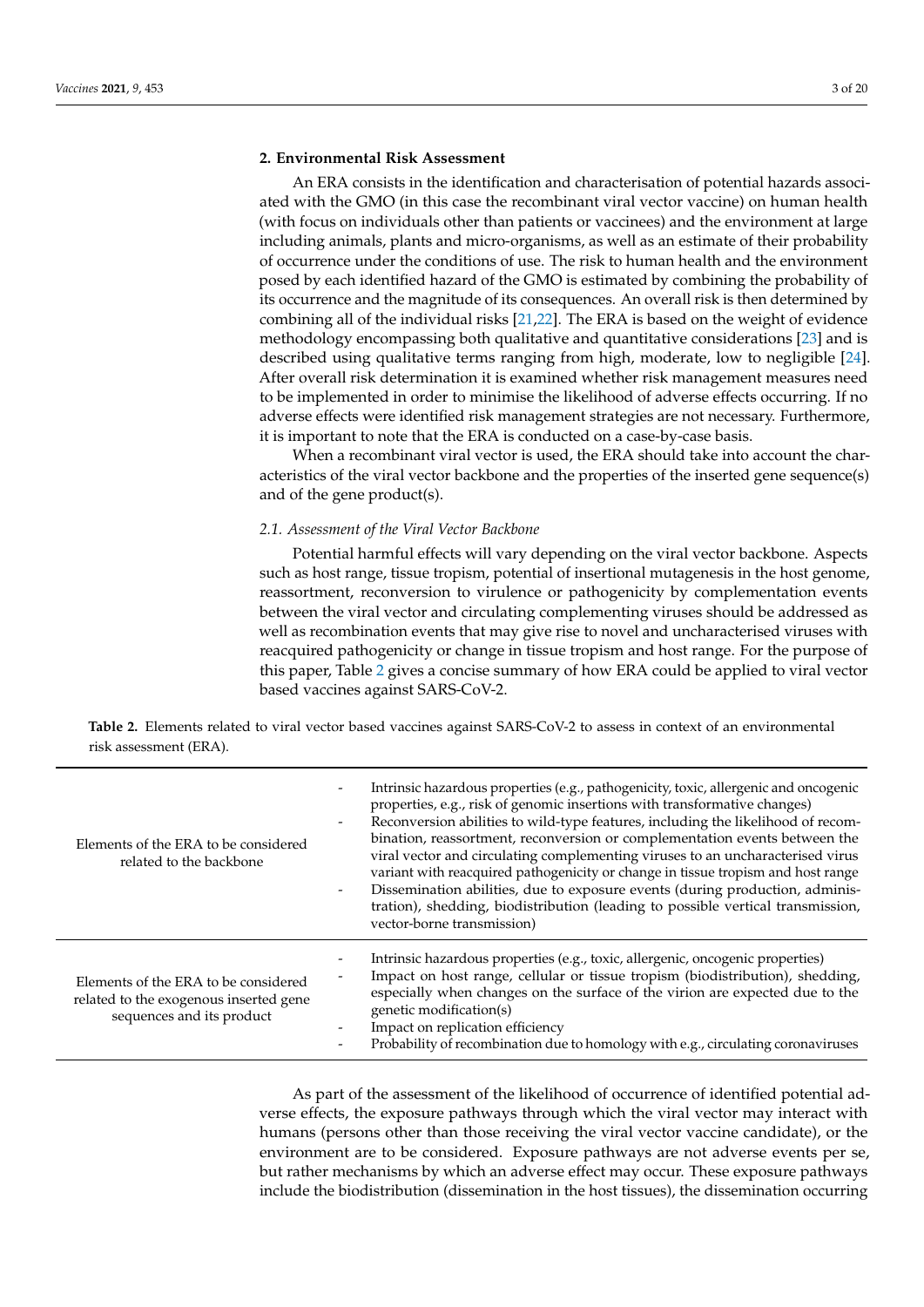at the site of administration or during manipulation of the vaccine, the capacity to be transmitted by arthropods (cfr. vector-borne viruses) and the shedding (dissemination by means of excreta) [\[25\]](#page-15-17).

For example, the evaluation of adverse events associated with shedding should consider the capacity for functional viral particles to retain their infectivity in the environment, the route of transmission, the capacity of the viral vector to infect cells of other persons or animals and the potentially adverse effects observed in humans and/or animals. However, shedding-based transmission to third parties is barely documented by experimental data. Therefore, the potential risk for the human population at large for animals due to shedding-based transmission is often only assessed on the basis of a weight of evidence of elements contributing to or involved in successful transmission.

Exposure to the recombinant viral vector may also occur at different steps of the manipulation of the vaccine, such as its manufacturing, its preparation or administration or the management of spills and waste disposal. Direct exposure may also result from accidental inoculation during the administration, via droplets or aerosols in contact with mucous membranes or as a result of injury due to the use of sharps. These exposure pathways can be drastically reduced by application of appropriate risk management measures.

### *2.2. Assessment of the Characteristics of the Inserted Gene Sequences*

Assessing the potential impact of the inserted genetic material is another important aspect of the ERA because the inserted gene sequence(s) and/or the gene product(s) may affect the properties of the viral vector backbone or may have intrinsic hazardous (e.g., toxic, allergenic, oncogenic) properties (Table [2\)](#page-2-0). Gene products that may be considered as potentially hazardous are detailed in the review of Bergmans et al. [\[26\]](#page-15-18).

The recombinant viral vector COVID-19 vaccines discussed in this article all carry sequences that are derived from the Spike (S) protein of SARS-CoV-2. This protein forms homotrimers protruding from the viral surface [\[27\]](#page-15-19) and mediates entry of the virus into the host cells. It is the main target of neutralising antibodies elicited upon COVID-19 infection and is understandably considered as the most important target antigen for vaccine development [\[28\]](#page-16-0). More particularly, viral entry is mediated by binding of the receptorbinding domain (RBD) in the S1 subunit of the S protein to the angiotensin-converting enzyme 2 (ACE2) of the host receptor. Subsequent fusion of the viral and host membranes involves the S2 subunit of the protein. Despite its key role in pathogenesis, the S protein appears not to have intrinsic hazardous properties as shown by numerous preclinical studies demonstrating immunogenicity and safety of recombinant viral vectors carrying sequences of the S protein [\[14](#page-15-6)[,29,](#page-16-1)[30\]](#page-16-2).

Some bivalent vaccine candidates also use sequences coding for the SARS-CoV-2 nucleocapsid protein (N protein) [\[11,](#page-15-3)[31\]](#page-16-3) in addition to the S protein sequence. The N protein has been shown to be highly immunogenic, conserved among other coronaviruses and is found more stable over time as opposed to the S protein, rendering the N protein a potential good antigen candidate for vaccine against SARS-CoV-2 and its upcoming mutant strains/variants [\[32](#page-16-4)[,33\]](#page-16-5). The N protein is a multifunctional protein, binding to viral RNA inside the virion, facilitating RNA replication and virus particle assembly and release. In host cells, N proteins have been shown to cause deregulation of the cell-cycle, to inhibit the interferon immune response and to induce apoptosis [\[34\]](#page-16-6), hence conferring potential hazardous properties to the SARS-CoV-2 N protein. In SARS-CoV-2 vaccine candidate hAd5-S-Fusion+N-ET SD, an Enhanced T cell Stimulation Domain (ETSD) sequence is added to direct N protein to the endosomal-lysosomal subcellular compartment after translation [\[33\]](#page-16-5). This strategy aims to optimise N protein presentation for T helper cell activation. At the same time this delocalisation of the N protein might mitigate potential deleterious effects, as suggested by the results of preclinical studies with this vaccine in mice and non-human primates (NHP) [\[11,](#page-15-3)[33\]](#page-16-5).

In addition to the intrinsic characteristics of the inserted sequences, the ERA should also take into consideration the potential impact of strategies used for optimal design of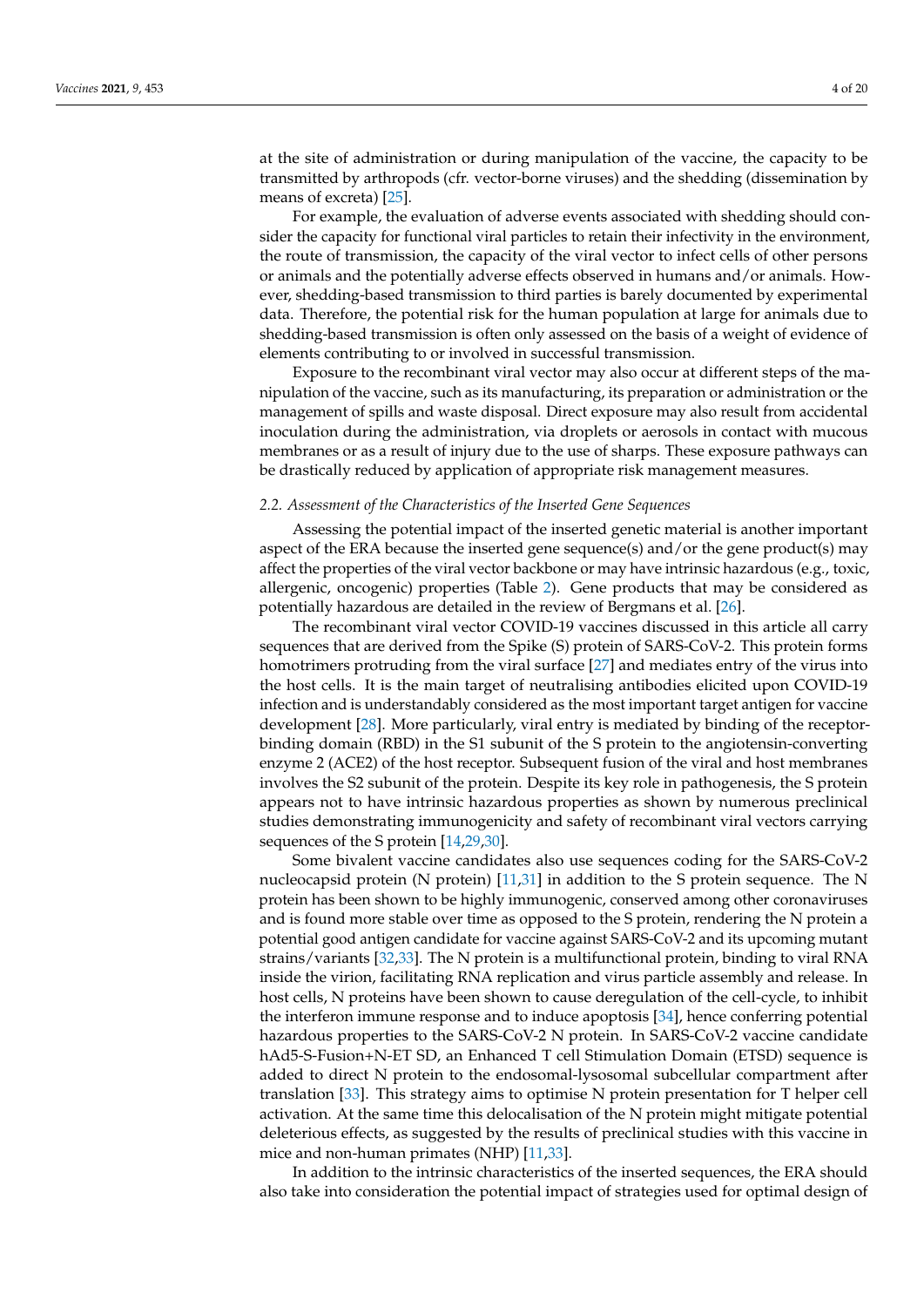antigen expression. These strategies aim at increasing genetic stability of the expressed transgene and/or inducing more effective immune responses in vaccinees. Approaches include codon-optimisation with the aim to increase transgene expression [\[35\]](#page-16-7) or structure guided amino acid modification. The latter is exemplified by the modifications to stabilise the prefusion conformation of the S protein, so as to induce effective neutralising antibody responses against the prefusion spike and thus preventing ACE2 binding and cell entry. The ERA should consider the potential impact of altered nucleic acid sequences or altered amino acids in the S protein on the biodistribution or host range profile of recombinant viral vectors, in particular when the protein is expressed on the surface of the virion [\[36\]](#page-16-8). Indeed, the S protein appears to be a main determinant for cross-species infection events and is thought to play a role in host tropism, thereby highlighting its role for ERA considerations when it is also expressed on the surface of the recombinant viral vector [\[37\]](#page-16-9).

As with any other virus, viral vectors may interact with other viruses present in the host and exchange genetic material with viral sequences that present high degree of homology. In theory, the insertion of exogenous viral sequences in the viral vector may extend the range of viruses with which recombination is possible. There are currently four other different low-pathogenic coronaviruses endemic in humans (HCoV-OC43, HCoV-HKU1, HCoV-NL63, and HCoV-229E) [\[28\]](#page-16-0). Therefore, the possibility of viral vectored COVID-19 vaccine to coinfect and colocalise in a same cell with endemic coronaviruses cannot be excluded. Whether this will lead to recombination events and result in the formation of novel uncharacterised chimeric viruses depends on several factors, including the replication capacity of the viral vector and the size of the insert so as to enable homologous recombination. In this respect, the insertion of only part of the sequence, e.g., the RBD domain of the S protein, or the insertion of a synthetic codon-optimised sequence may decrease the probability of homologous recombination.

#### **3. Environmental Risk Assessment of Recombinant Viral Vector Vaccines against SARS-CoV-2**

#### *3.1. Replication Deficient Viral Vectors*

## 3.1.1. Adenoviral Vectors

Adenoviral vector vaccines belong to one of the best studied and most utilised vector platforms. It is therefore not surprising that they are used in the most advanced viral vector COVID-19 vaccines developed so far (Table [1\)](#page-1-0) [\[38\]](#page-16-10). The COVID-19 vaccine candidates are based on human or simian adenoviral vectors and aim at eliciting a protective immune response of the recipient by delivering to cells the sequence of the antigenic SARS-CoV-2 S protein alone or combined with the N protein sequence.

Adenoviruses are non-enveloped double stranded DNA viruses. Human adenoviruses and some animal adenoviruses (monkeys, etc.) belong to the genus *Mastadenovirus* in the *Adenoviridae* family. They are classified into seven subgroups (A–G) and further into over 100 serotypes, more than half of which are known to infect humans. Human adenovirus serotype 5 (hAd5) of subgroup C is by far the most common circulating adenovirus with high seroprevalence rates in the worldwide population. Depending on the serotype, adenoviruses usually cause self-limiting mild disease affecting the respiratory tract (e.g., hAd5), eyes (e.g., hAd26) or the gastrointestinal tract (e.g., hAd40) in both humans and animals [\[39,](#page-16-11)[40\]](#page-16-12). Most adenoviral serotypes are very stable in the environment and can persist for months on dry surfaces and for weeks in water. Adenoviruses are resistant to lipid disinfectants but are inactivated by formaldehyde, chlorine or alcohol-based disinfectants and by heating to  $56 °C$  for 30 min.

Human adenoviruses (principally hAd5) have been studied for many years as the basis of adenoviral vector based vaccines. More recently non-human adenoviruses were also investigated as a vector tool in humans. Although uncommon, infections of humans by non-human adenovirus serotypes are occurring, which is mainly explained by structural and genomic similarities of viruses belonging to the same subgroup and because of broad tissue tropism of adenoviruses [\[41\]](#page-16-13). This feature has encouraged researchers to investigate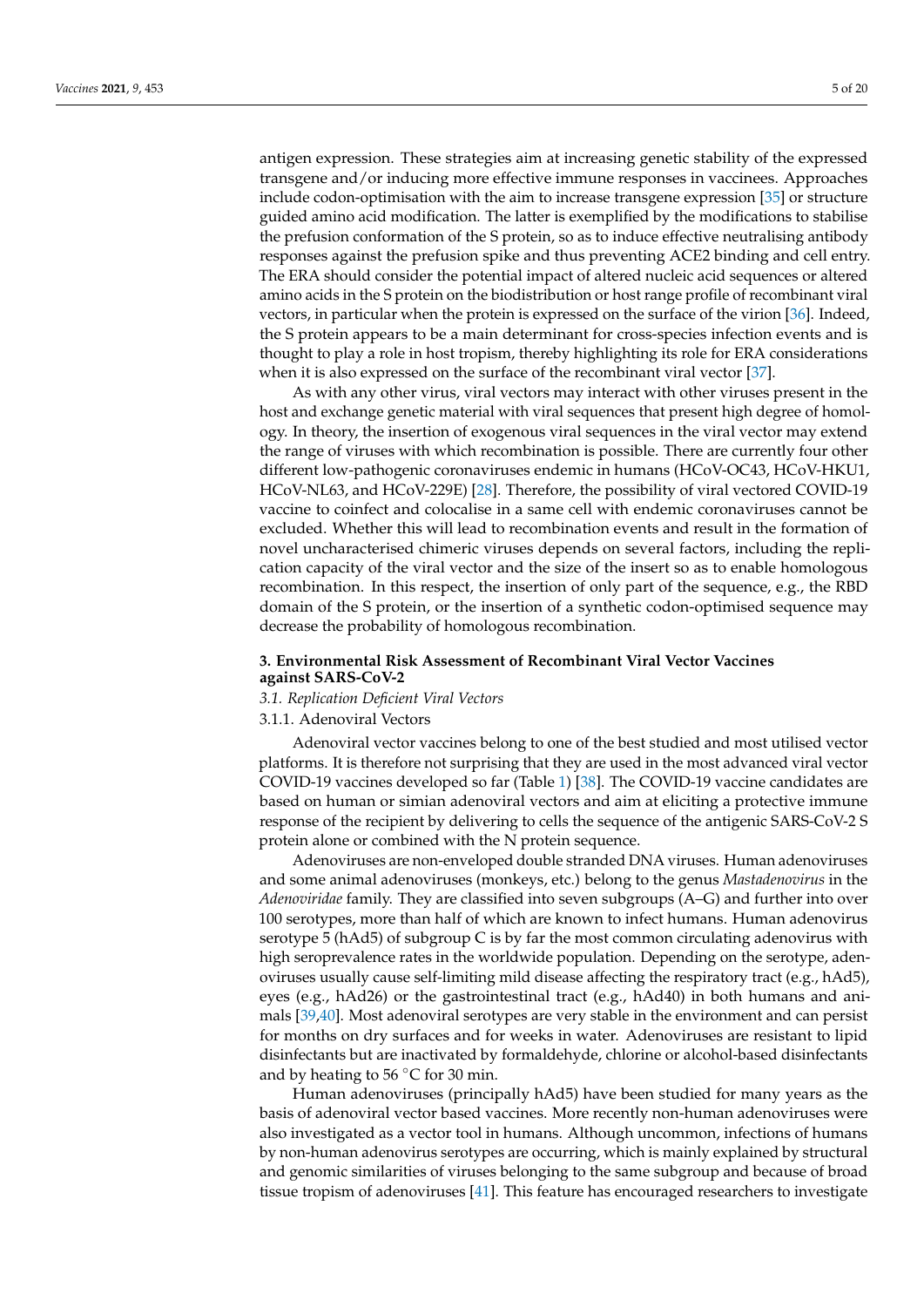the use of simian adenoviruses such as the chimpanzee ChAdY25 and the gorilla GRAd32 as vectors for human vaccines.

Adenoviruses and their derived vectors exhibit a broad tropism, infecting a variety of dividing and nondividing cells. They stay as episomes in host cell nuclei with an integration into the cell genome being an extremely rare event [\[42,](#page-16-14)[43\]](#page-16-15). For safety and efficacy reasons, adenoviral vector based vaccines have been rendered replication-defective by the deletion of the entire or part of the early gene E1, thereby affecting the capacity of the vector to replicate but not its ability to transduce host cells and to serve as a gene delivery tool. The pathogenicity of the adenoviral vector is therefore significantly reduced. Usually, the transgene cassette is inserted in the E1 region of the vector. Moreover, the adenoviral early gene E3 known to inhibit host immunological pathways is also deleted, thereby increasing the transgene length capacity of the vector. Loss of immune evasion function of adenoviral vectors may result in a more effective clearance in the host and in an increased acute response such as inflammation [\[21\]](#page-15-13). In a second adenoviral vector generation used by ImmunityBio Inc. in its vaccine candidate, the E2b gene is also deleted which removes expression of the DNA polymerase and decreases late genes expression. The E2b deletion leads to further increase in length capacity for the transgene in the vector and diminishes potential immune responses against vector proteins [\[33\]](#page-16-5).

Along with the numerous studies conducted with adenoviral vector constructs developed as a vaccine candidate or for gene therapy, a relatively good understanding of the host range, cellular tropism (biodistribution) and potential for genome integration has been acquired [\[41](#page-16-13)[,44\]](#page-16-16). This knowledge supports the position that sequences encoding the S and N proteins from SARS-CoV-2 are not expected to alter the transmission route, the host range nor confer any deleterious effect to the adenoviral vector in particular due to the fact that these proteins are not expressed on the virion surface, as it happens in other types of COVID-19 vaccine candidates.

The impact of pre-existing immunity against common adenoviral serotypes is a major concern for their use in vaccines because it might attenuate the specific transgene-induced response. However, several strategies have been implemented in the context of adenoviral vector based vaccines against SARS-CoV-2 to overcome this problem. They include using a low prevalent human Ad26 (subgroup D) [\[45\]](#page-16-17), deploying simian adenoviral vectors, such as ChAdY25 (subgroup E) or GRAd32 (subgroup C) circulating in the Chimpanzee and the Gorilla, respectively [\[12,](#page-15-4)[46\]](#page-16-18) or adopting a prime-boost heterologous vaccination with hAd26 and hAd5 as it is the case with the Sputnik vaccine [\[8\]](#page-15-0) (Table [1\)](#page-1-0). Altogether, features of human and simian adenoviral based vectors make them promising vaccine candidates for transient expression of the SARS-CoV-2 S protein and N protein with minimal risk of genomic insertional mutagenesis.

As with other viral vectors, a potential hazard associated with adenoviral vector based vaccines is the reversion to replication competency following homologous recombination events. The probability of replication competent adenoviruses (RCA) emergence is high during the manufacturing of the adenoviral vector based vaccines in a packaging cell line (usually HEK293) due to the presence of sequences originating from hAd5 that not only can complement in trans, so as to allow manufacturing of the viral particles, but that also can result in recombination events and the formation of RCA. An approach to limit homologous recombination events during manufacturing is to further reduce homologue sequences between viral vector sequences and the complementing sequences of the E1 region of the packaging cell line [\[47\]](#page-16-19). Nevertheless, the absence of RCA should be demonstrated by the manufacturers for each batch release of the adenoviral vectored vaccine candidate as part of the routine quality control [\[21\]](#page-15-13).

Emergence of RCA might also occur after administration of the vaccine by homologous recombination events between the adenoviral vector based vaccine sequences and the parental wild-type virus or other related human adenovirus infecting the same host cell. This remains a hypothetical hazard since no recombination events have been reported so far with replication-defective vectors. Upon coinfecting with wild-type virus such as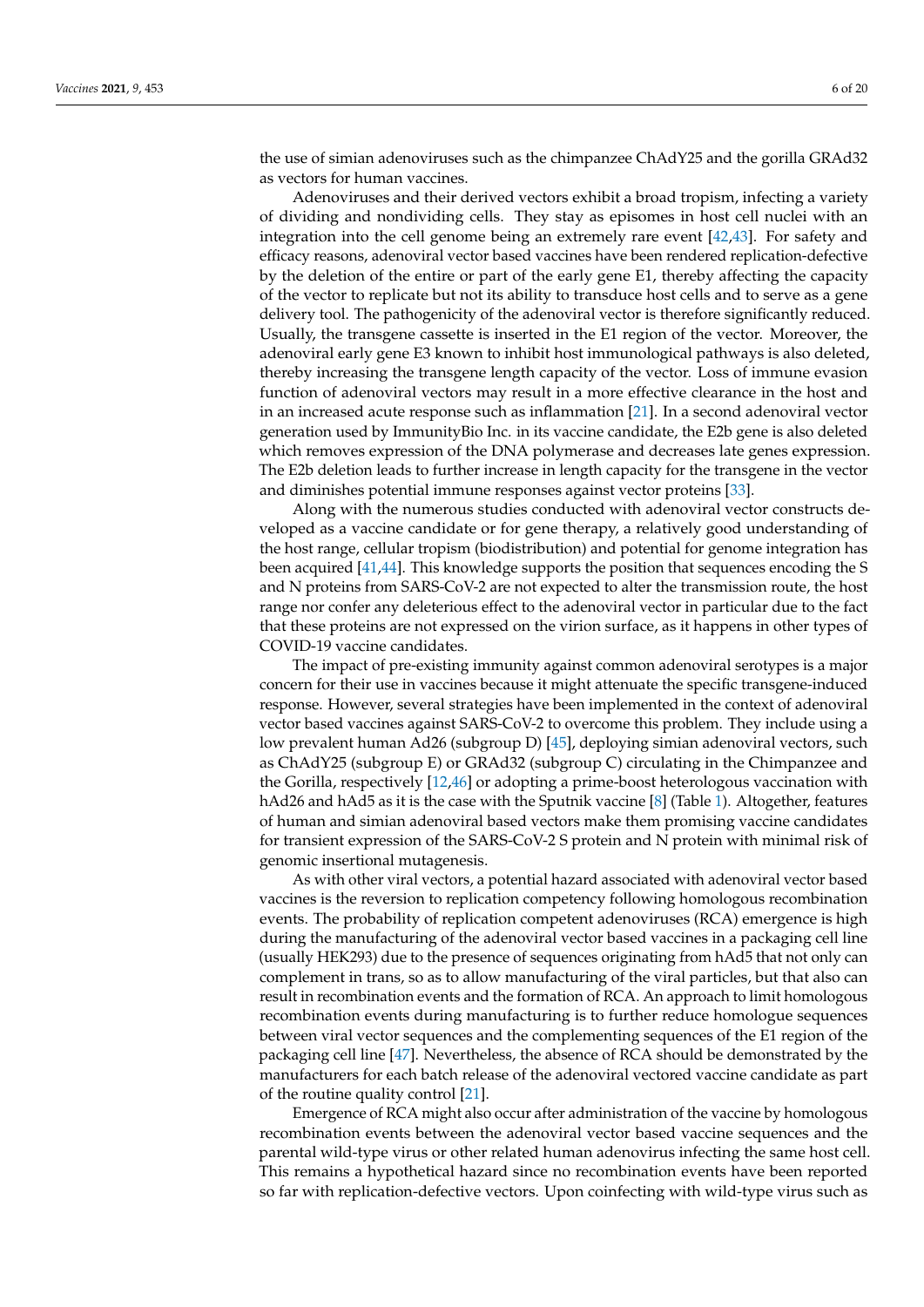hAd5, homologous recombination events might theoretically lead to the generation of replicative hAd5 variants harbouring the E1 gene without transgenes or, depending on the adenoviral construct, may result in replication competent simian Adenovirus/hAd5 or hAd26/hAd5 chimeric vectors without transgenes and replication-deficient chimeric vectors harbouring the transgene sequence. For example, considering bivalent vaccines with hAd26/hAd5 vectored prime-boost regimen, such as for Sputnik V, recombination events between hAd26 and hAd5, if they would occur, would ultimately result in vectors with E3 and E1 deleted versions.

Of note, simian adenoviral vectors (ChAdY25 and GRAd32) have been further genetically modified to harbour E4 coding regions from hAd5 [\[12,](#page-15-4)[46\]](#page-16-18) so as to optimise vector vaccines' growth rate and yield in human packaging cells. Yet, from an ERA perspective, it increases sequence homologies and the propensity of homologous recombination with wild-type hAd5. On the other hand, chances of homologous recombination events between hAd26 or simian based adenoviral vectors and a wild-type hAd5 might be low as these viruses belong to different adenovirus subgroups and share short E1 sequence homology regions.

In the scenario that RCA and replication competent chimeric adenoviral vectors are shed by vaccinees, the general population and the environment might be exposed. Potential adverse effects on human health and the environment of replication competent chimeric viruses are unclear although a decreased replication capacity of adenovirus chimeras from different species has been reported [\[48\]](#page-16-20).

For RCA and replication competent chimeric viruses' emergence to occur, colocalisation of the adenoviral vector vaccines with another naturally occurring virus should take place in the same cell. Colocalisation is nevertheless an event expected to occur with low probability firstly because of the relatively short time presence of the adenoviral vector in infected cells resulting from its replication incompetence and because of its rapid clearance by the host immune response. The use of adenoviral vector vaccines derived from low prevalence adenoviruses such as hAd26 or simian adenoviruses (ChAdY25 and GRAd32) further decrease chances of a cell coinfection with their wild-type counterpart. ChAdY25 and GRAd32 only circulate among chimpanzees and gorilla, respectively, which are in most cases not present in our direct environment. This might not be the case in other parts of the world such as Africa and Asia.

Probability of colocalisation of vectors with wild-type viruses will also be influenced by the route of administration of the vaccine. Mucosal membranes of the respiratory tract, the eyes or the gastrointestinal tract are a predominant portal of entry for wild-type circulating adenoviruses. On the other side, most of the adenoviral vector based vaccines against SARS-CoV-2 are administrated by intramuscular injection (IM), often into the deltoid muscle (Table [1\)](#page-1-0). According to studies in animals, hAd5 vector biodistribution after IM administration has been shown in liver, lung and spleen [\[49\]](#page-16-21). No adenoviral vectors have been detected in human patients' excreta (stool, urine, throat swab) after IM administration in the leg, meaning that the natural portal of entry of wild-type viruses and the route of administration differ.

Other adenoviral vector based vaccines undergoing phase I or II clinical trials are intended to be administrated by subcutaneous and oral mode (Table [1\)](#page-1-0). Whereas subcutaneous entry may not mimic natural infection of adenoviruses, the oral route of administration could be compared to a natural portal of entry through mucosal membranes of wild-type adenoviruses into organisms. For instance, for hAd5-based vaccine candidates intended to be administrated through buccal mucosa, the probability of coinfection of the same cell with wild-type adenovirus might be increased and hence might increase the likelihood of homologous recombination events as well.

It has been shown that shedding of adenovirus vectors and duration of shedding will depend on the vector serotype, the administrated dose as well as the mode of administration [\[25,](#page-15-17)[49\]](#page-16-21). Based on the existing literature [\[25](#page-15-17)[,44](#page-16-16)[,49\]](#page-16-21), shedding following IM administration of adenoviral vectors in humans has been reported as a very rare event.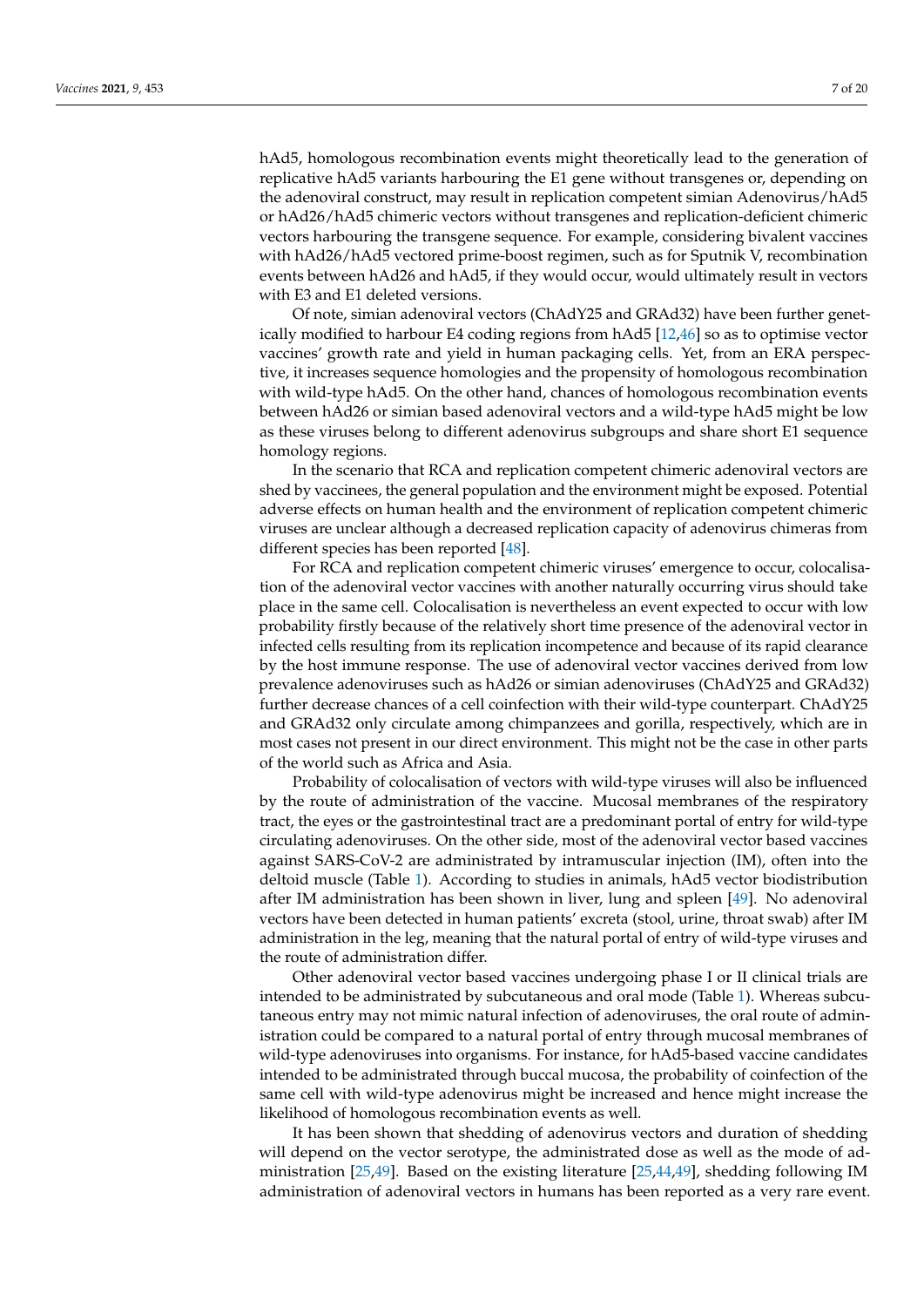Viral particles have been detected at the site of injection shortly after vaccination. As far as we know, shedding of adenoviral vectors after oral or subcutaneous administrations has not been investigated in humans.

Another potential safety issue to be considered associated with the biodistribution and shedding of adenoviral vector based vaccines is the dissemination of the vector to the gonads, resulting in the risk of germ-line transmission. Despite expression of Coxsackievirus and Adenovirus Receptor (CAR) mediating adenovirus cell entry on mouse germ cells, studies on systemic administration of hAd5 vectors [\[50\]](#page-16-22), and testicular spermatids and epididymal sperm analysis did not show any evidence for infection. The same results were observed when inoculating mouse ovaries and oocytes directly with hAd5 vectors.

Overall, data currently available on tropism and biodistribution, potential for recombination and shedding show that the SARS-CoV-2 vaccine candidates based on adenoviral vectors listed in Table [1](#page-1-0) have a good safety profile in regard to their potential risks for human health and the environment. It should also be noted that other vaccines based on adenoviral vectors derived from different simian or human adenovirus have already been tested in several clinical studies without ERA-related concerns having been notified. Specific attention should be given to the adenoviral vector based vaccines against SARS-CoV-2 administered by oral or subcutaneous mode since the proposed route of administration might increase the probability of vector shedding or coinfection of a same cell with vaccine and a naturally occurring adenovirus. From the ERA viewpoint, it would be interesting to monitor RCA emergence in the ongoing clinical trials with these vaccine candidates in humans, and to conduct shedding studies as part of clinical development plan.

## 3.1.2. Modified Vaccinia Virus Ankara (MVA) Vectors

Modified Vaccinia Virus Ankara (MVA) viral vectors, which are derived from an orthopoxvirus strain developed in the 1970s as a vaccine against smallpox, are another type of replication deficient recombinant vectors widely tested for vaccination or gene therapy applications. As opposed to the adenoviral vectors described above, MVA remains localised in the cytoplasm [\[51\]](#page-16-23) thereby alleviating concerns associated with integration in the host genome [\[52\]](#page-16-24). Interestingly, an increasing number of applications include the use of adenoviral vector constructs as prime vaccine in combination with MVA derived viral vectors to circumvent a boost of neutralising antibodies against the viral backbone. Building on the good safety and immunogenic profile demonstrated through various clinical studies including infants and immunocompromised patients, MVA viral vectors are understandably seen as a promising vector vaccine platform against infectious diseases [\[53](#page-17-0)[–55\]](#page-17-1). More recently, a recombinant MVA expressing the S protein of the Middle East respiratory syndrome coronavirus (MERS-CoV), a close relative to SARS-CoV-2, revealed safety and immunogenicity in a first-in-human phase I clinical study [\[56\]](#page-17-2) and a viral vector vaccine named MVA-SARS-2-S is currently being investigated in a phase I clinical trial [\[30\]](#page-16-2). Another vaccine candidate based on a fully synthetic form of MVA (sMVA) is currently tested in a phase I clinical trial [\[57\]](#page-17-3). The vaccine platform based on sMVA has been developed to rapidly produce sMVA vectors and to concomitantly combine two antigen sequences in a single MVA vector [\[15\]](#page-15-7). This recombinant sMVA vaccine candidate expresses SARS-CoV-2 S protein and N protein [\[57\]](#page-17-3). The recombinant MVA vectors generated from chemically synthesised DNA have the same characteristics in vitro and in vivo as compared with those of wild-type MVA in mice [\[15\]](#page-15-7).

Several features of recombinant MVA vectors from an environmental risk perspective have already been reviewed [\[58](#page-17-4)[,59\]](#page-17-5). Issues of particular importance during the ERA of MVA vectors are the homogeneity and genetic stability of the recombinant MVA vector and the potential for recombination and reconversion to the wild-type.

Information regarding the homogeneity of the MVA strain is important in order to exclude the presence of replication competent MVA particles. MVA-SARS-2-S has been developed using the MVA platform technology based on the MVA strain "F6 from Ludwig Maximilians-Universitat (LMU) München", for which clonal genetic homogeneity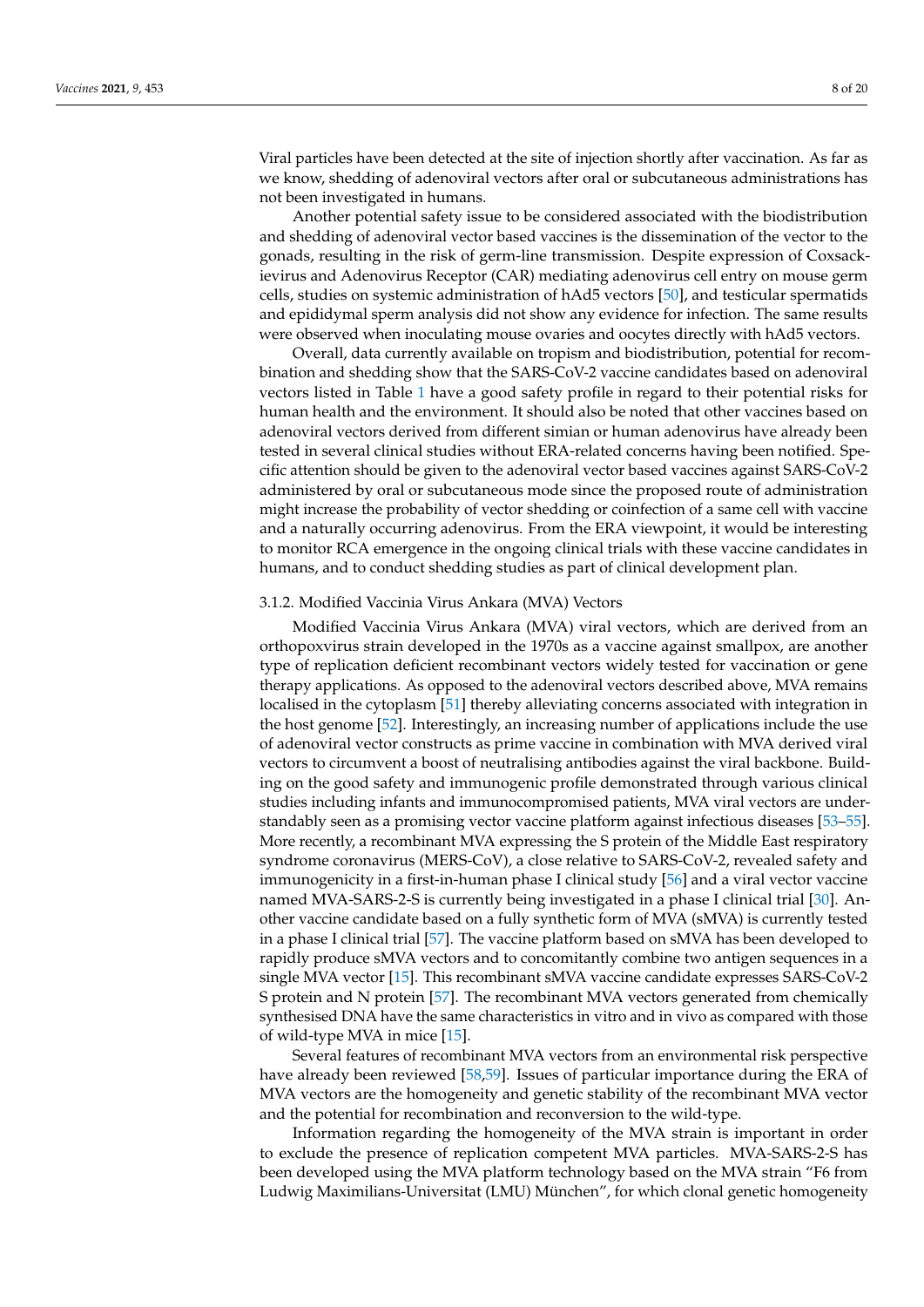has been confirmed by analysis of viral DNA [\[60\]](#page-17-6). Moreover, genetic identity and the in vivo genetic stability of the recombinant MVA-SARS-2-S was confirmed during the pre-clinical study [\[14\]](#page-15-6).

Regarding recombination and reconversion to the wild-type, it should be noted that MVA is a highly attenuated orthopoxvirus adapted to avian cells, which has lost its ability to replicate in mammalian hosts. The attenuation of MVA is based on 570 serial passages in primary chicken embryo fibroblasts (CEFs), resulting in a genomic loss of approximatively 15% compared to the parental Chorioallantoic vaccinia Ankara (CVA) virus strain and reducing not only its virulence and pathogenesis [\[58,](#page-17-4)[60\]](#page-17-6) but also the risk for reconversion to the wild type. However, it has been suggested that some of the disrupted or deleted genes could be rescued by recombination in case of coinfection of a MVA-based vaccine and a naturally occurring orthopoxvirus (OPV) [\[61\]](#page-17-7). Such an event, however, is considered very unlikely because there are no known human poxviruses [\[58\]](#page-17-4).

Preclinical studies in BALB/C mice with MVA-SARS-2-S, which harbours the sequences for the full-length S protein of SARS CoV-2, revealed no toxicity concerns upon IM injection of the construct [\[14\]](#page-15-6). Other data relevant to the ERA such as biodistribution and shedding of MVA-SARS-2-S are currently missing. However, information on the biodistribution of the same vector expressing S protein from MERS-Co-V reveals that the viral DNA remained restricted to the parental site and in draining lymph nodes after IM administration in mice. MVA DNA was not found in other peripheral organs, with the exception of very low numbers of copies detected in single samples and was not found in secretions (urine and faeces) [\[62\]](#page-17-8). A particular feature associated with poxviruses in terms of potential dissemination and hence exposure pathway for human population and the environment involves the formation of skin pock lesions. In this regard, the inoculation of MVA-SARS-2-S via IM route minimises or even abolishes the development of skin pock lesions on the administration site, thereby reducing the risk of dissemination via the site of administration [\[58\]](#page-17-4).

Overall, while MVA shows high environmental stability and high resistance to desiccation, as for all poxviruses, the environmental impact during unintended environmental exposure might be limited because MVA is not able to replicate in mammalian host, vaccinia virus has no natural reservoir [\[63\]](#page-17-9) and recombination events in human hosts are unlikely as no poxviruses circulate among humans.

# 3.1.3. Recombinant Influenza Virus Vectors

Though less commonly investigated compared to the viral vectors addressed above, the ability of influenza to carry exogenous viral sequences of other viruses make this backbone another attractive option for developing viral vectored vaccines against influenza strains or other viral diseases of interest such as COVID-19. Influenza viruses are members of the *Orthomyxoviridae* family of segmented, negative sense single-stranded RNA viruses and are mostly subdivided on the basis of the antigenic nature of their membrane-bound surface glycoproteins, haemagglutinin (HA) and neuraminidase (NA).

Several influenza-based vaccines against COVID-19 are currently being investigated for intranasal application, with DelNS1-2019-nCoV-RBD-OPT1 as the only one currently in clinical phase [\[16](#page-15-8)[,17\]](#page-15-9) (Table [1\)](#page-1-0). DelNS1-2019-nCoV-RBD-OPT1 is a live attenuated influenza virus due to the deletion of the nonstructural protein 1 (NS1), a key virulence element with multifunctional roles in virus replication and a potent antagonist of host immune response [\[16,](#page-15-8)[17\]](#page-15-9) through regulating the splicing of the M gene in M2 [\[64\]](#page-17-10). Though limited information is currently available, it is clear that CoroFlu, another influenza vector currently tested in preclinical studies, is derived from a self-limiting version of the influenza virus, so called M2SR, which is restricted to one single round of infection as a result of a deletion of a portion of the M2 gene [\[65\]](#page-17-11). These attenuated vectors are produced using cell-cultures which harbour sequences that can complement the reduced replication profile. Of note, this cell-culture based manufacturing process, as opposed to the egg-based manufacturing of common influenza vaccines, offers some interesting prospects because egg-allergies to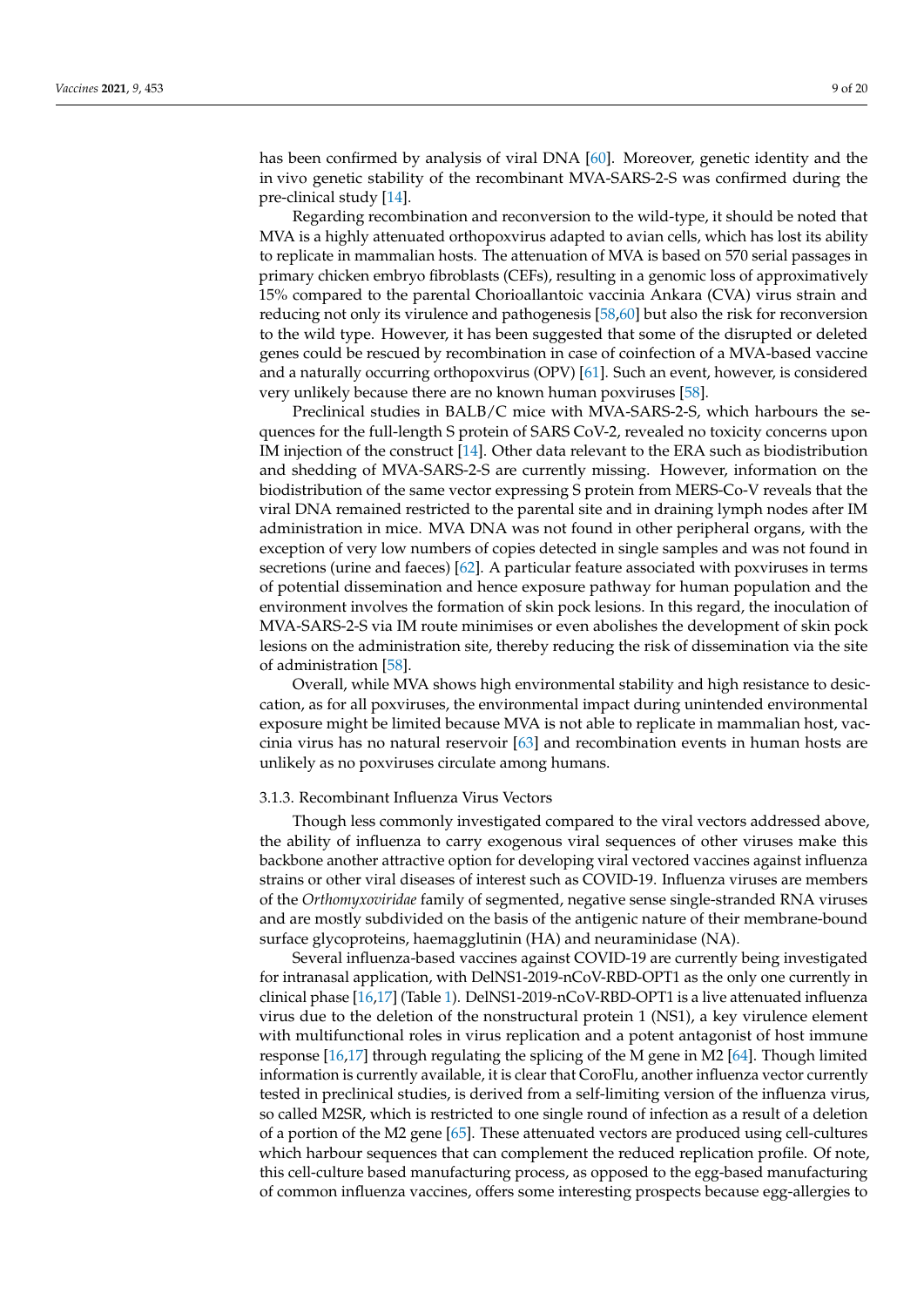the flu vaccine for human use as well as concerns with manufacturing shortage in case of avian influenza pandemics are alleviated.

Different clinical trials involving intranasal administration and encompassing hundreds of subjects have shown the backbone to be safe and well tolerated [\[66\]](#page-17-12). The intranasal mode of administration is considered to mimic a natural route of infection and is therefore thought to possibly trigger a higher immunogenicity as compared to less natural routes such as intramuscular injection. From a vaccine safety perspective, and similar to adenoviral vectored vectors, it is noticed that influenza-based vectors are likely to induce an immune response against backbone associated antigens, such as the hemagglutinin protein.

No shedding data of the influenza viral vectored COVID-19 vaccine candidates are available yet, but at least transient local shedding is to be expected. Although influenza is not remarkably persistent outside the host or resistant to disinfectants or physical inactivation (it can be rapidly inactivated by heating at 56 ◦C or with commonly used disinfectants), it can remain infectious for days in humid conditions. Transmission, in addition to droplets, occurs predominantly via contact of the mucous membranes.

An important aspect to be considered from an ERA point of view with viral vectors derived from influenza virus are possible reassortment events between circulating wildtype strains and the used vaccine strain. This particularly holds true when the vaccine is administered by a naturally occurring portal of entry of influenza viruses. Intranasal administration of the vaccine candidates is likely to increase the propensity of coinfection in the same cell with a complementing virus. Should reassortment occur, it needs to be assessed whether the resulting reassorted vaccine candidates confer adverse effects which could be of more, the same or less concern compared to the circulating strains [\[67\]](#page-17-13).

The M2SR and DelNS1 backbones have been shown to be genetically stable over multiple passages and reversion to virulence has not been reported to date [\[68](#page-17-14)[,69\]](#page-17-15). However, it is unclear whether experiments on coculturing with other influenza viruses have been conducted. As the vaccines are nonreplicative in humans, the probability to reassort with replicative influenza virus is limited within the decay period (of days) of the vaccine. On the other hand, some in vitro studies indicate that blocking the M2 gene alone is not effective enough to prevent replication [\[67,](#page-17-13)[70\]](#page-17-16). Hence, more data are needed to better understand the likelihood of exchange of genetic material with or the complementation by coinfecting wild-type influenza strains. Considering that Influenza A virus can remain infective for days in humid conditions, and has many permissive hosts, such as wild birds and mammals (pigs, horses, seals, cats, ferrets, minks), a precautionary approach is justified when implementing risk management measures.

#### *3.2. Replication Competent Viral Vectors*

#### 3.2.1. Live-Attenuated Measles Virus Vector

Unlike all of the viral vectors described above, measles virus vectors are replicating recombinant viral vectors derived from the live attenuated measles Schwarz strain (MV-Schwarz). Building on the common endeavour of viral vector technology to express heterologous viral antigens, MV-Schwartz based vectors stably express large, heterologous antigen-coding sequences up to 6 kb long sentence [\[71](#page-17-17)[,72\]](#page-17-18).

The measles vaccine is a live-attenuated negative-stranded RNA virus, which induces life-long protective immunity after a single injection and has dramatically reduced childhood mortality from measles by 90% since its introduction. Given its proven safety record, with millions of vaccine doses safely administrated over more than 50 years of use [\[73\]](#page-17-19), it is understandable that it has also been explored as a viral vector for a measles virus-derived COVID-19 vaccine candidate, in this case V591, that carries the sequences encoding for SARS-CoV-2 S protein and entered phase I clinical trial [\[18\]](#page-15-10) (Table [1\)](#page-1-0).

Environmental risks related to the use of recombinant measles vectors as vaccines have been reviewed [\[74\]](#page-17-20). Data that can inform on ERA of this viral vector have been obtained throughout the numerous recombinant measles vaccines developed against several viral pathogens including coronaviruses SARS-CoV [\[75](#page-17-21)[,76\]](#page-17-22) and MERS-CoV [\[77](#page-18-0)[,78\]](#page-18-1) that have so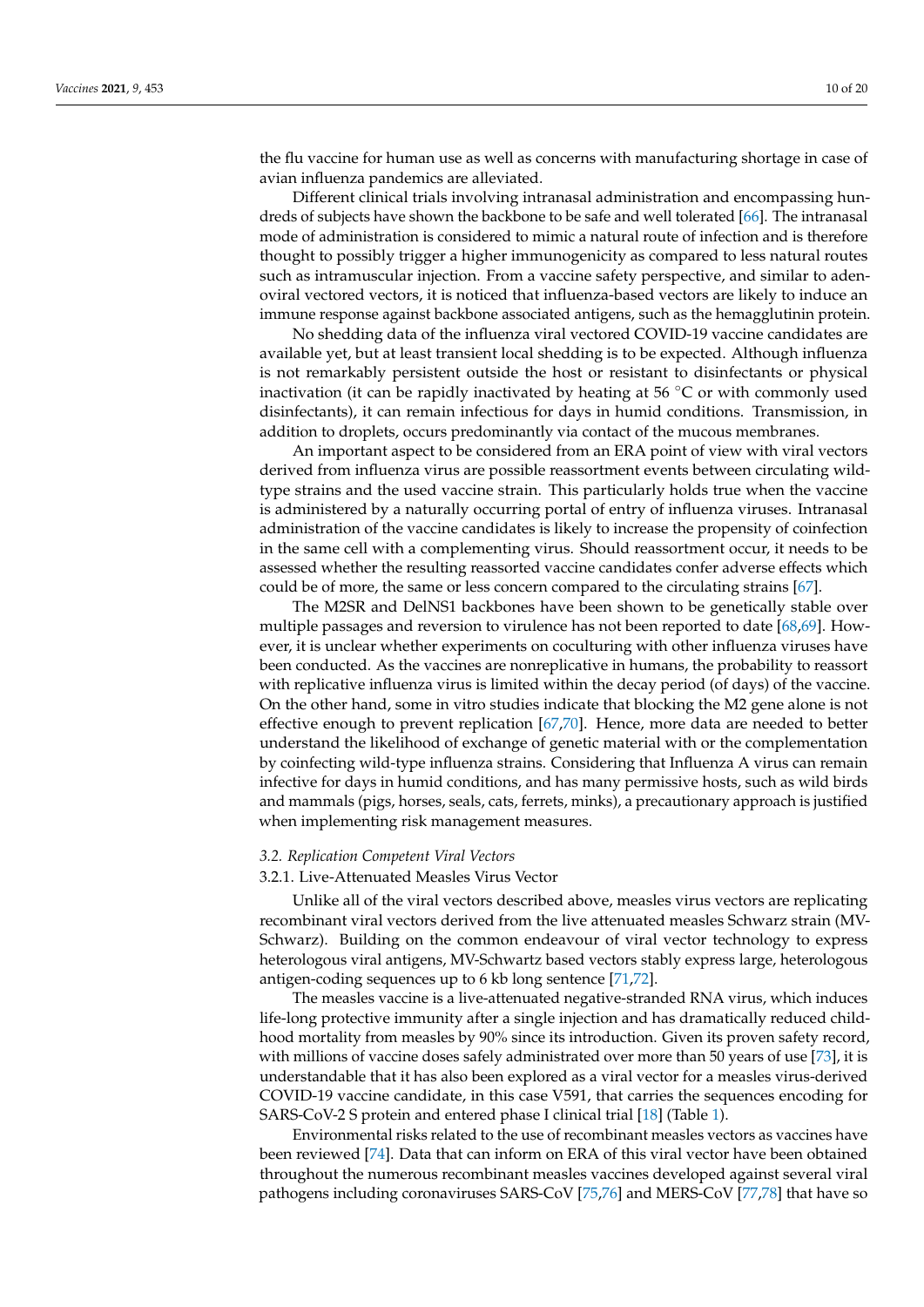far been generated and tested in animal models [\[79\]](#page-18-2). Moreover, recombinant attenuated MV Schwarz strains are currently being tested in several clinical trials as vaccine against HIV [\[80\]](#page-18-3), Chikungunya [\[81\]](#page-18-4) and Zika virus [\[82\]](#page-18-5). The vaccine candidate for prevention of Chikungunya virus, the most advanced vaccine candidate in development [\[81](#page-18-4)[,83\]](#page-18-6), has been evaluated in several phase I and phase II trials and was consistently found to be safe and well tolerated.

Data point to the remarkably stability of the MV genome as compared to other RNA viruses such as influenza and HIV. MV vaccine strains are characterised by relative high genetic stability even after prolonged replication in the human host [\[84\]](#page-18-7). This finding seems to corroborate with the observation that reversion to pathogenicity of measles vaccine strains and subsequent transmission to other individuals have not been reported to date [\[73](#page-17-19)[,74\]](#page-17-20).

The MV genome also exhibits interesting features with respect to the likelihood of recombination. The only known reservoir of MV is human [\[85](#page-18-8)[,86\]](#page-18-9). Even if nonhuman primates can be infected, the overall population is estimated to be too low to maintain transmission [\[87\]](#page-18-10). No recombinant viruses have been isolated from natural infections and there has been no conclusive evidence to date of any genetic recombination events between MV vaccine strains and wild-type strains in humans coinfected with both viruses [\[88\]](#page-18-11), thereby corroborating the position that recombination does not occur in paramyxoviruses. Consequently, the risk of recombination between V591 and wild-type MV is considered negligible.

Furthermore, revaccination of individuals already immunised with MV vectored vaccines have been shown to result in a boost of anti-MV antibodies, indicating that the live vaccine still can replicate despite pre-existing immunity [\[89](#page-18-12)[–91\]](#page-18-13).

MV-based vaccine candidates for Zika, Lassa, Dengue and Chikungunya are well tolerated, and no signs of systemic toxicity were noted. None of the heterologous antigens inserted into the measles vector changed the toxicity profile, biodistribution, shedding behaviour or tropism. Biodistribution of MV-based vaccines were similar to that of the parental MV-Schwarz vaccine strain.

Shedding of MV-CHIK was assessed using real-time PCR in urine and saliva samples from a subset of participants during the clinical study and MV-CHIK RNA was not detected in any of the samples analysed [\[83\]](#page-18-6).

When addressing the possible consequences of individuals other than the vaccinees upon exposure to viral particles shed by the vaccinees, one should consider that most individuals in industrialised countries are immune to the wild-type measles virus as a result of natural infection or vaccination. This means that, should exposure occur, the immune response of most people would rapidly clear the measles vector construct, therefore greatly reducing the probability of dissemination by shedding. Moreover, the measles virus is not stable in the environment, retaining its infectivity for less than 2 h on surfaces or objects [\[92\]](#page-18-14).

Results of phase a I clinical study showed that the vaccine candidate V591 was safe. However, the immune response was inferior to those seen following natural infection and those reported for other SARS-CoV-2 vaccine candidates [\[93\]](#page-18-15). The development of V591 has therefore been stopped.

#### 3.2.2. Vesicular Stomatitis Virus (VSV)-Vectors

Vesicular stomatitis virus (VSV)-based vectors are replicating viral vectors derived from a vector-borne virus which has several animal hosts and therefore exhibit some other relevant features from an environmental risk point of view [\[94\]](#page-18-16). VSV is a single-stranded negative sense RNA virus, belonging to the family *Rhabdoviridae*, genus *Vesiculovirus* and has eight main serotypes, of which serotype VSV-Indiana (VSV-I) and New Jersey (VSV-NJ) have been used as a vector backbone for the development of viral vectors. VSV replicates within the cytoplasm of infected cells and does not integrate into the cellular genome.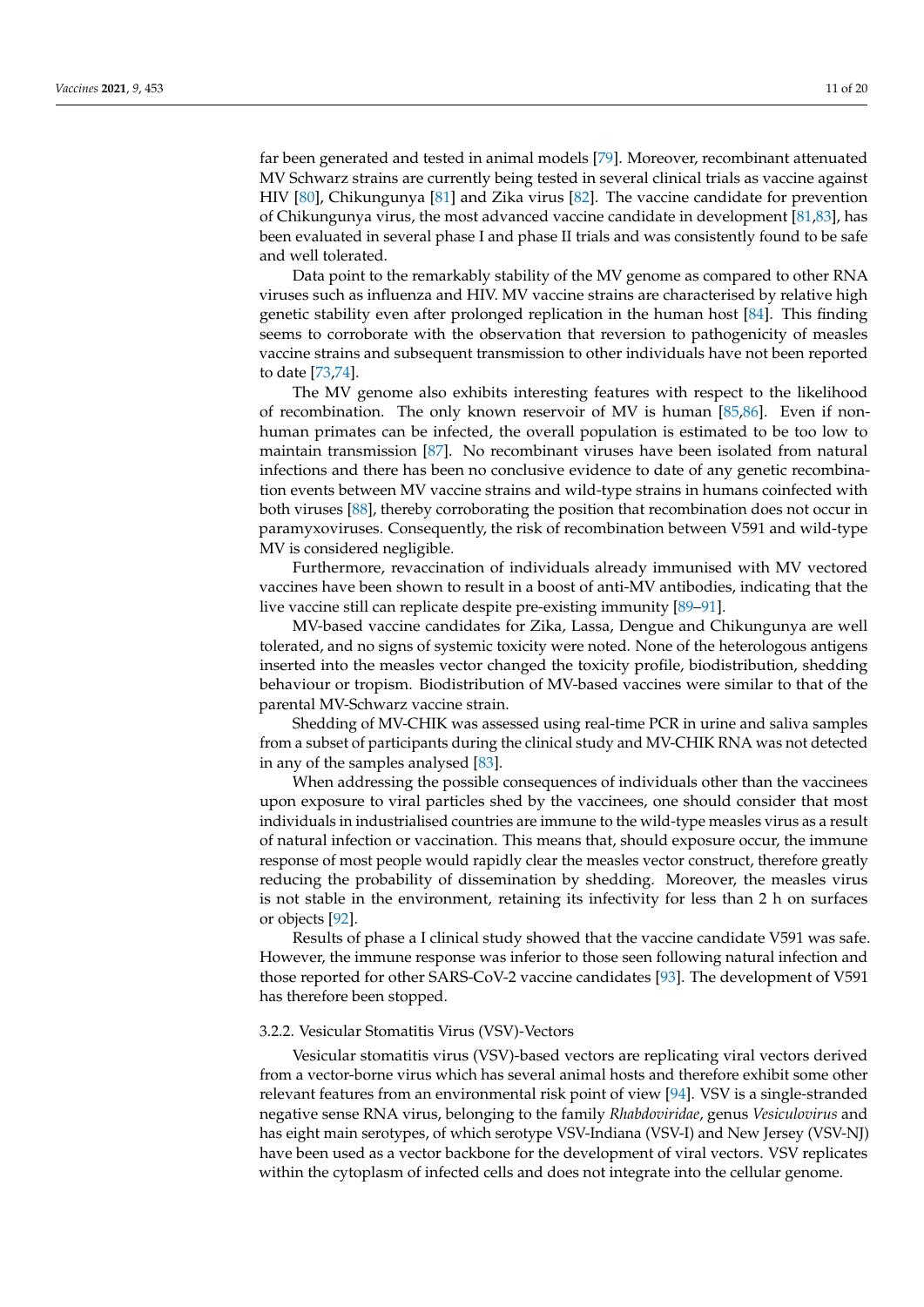The life cycle of VSV involves sandflies and rodent reservoirs. VSV-NJ and VSV-I can be transmitted between livestock by direct contact, likely including droplet spread and fomites, as well as mechanically by non-biting houseflies and face flies [\[95](#page-18-17)[,96\]](#page-18-18). Mechanical transmission by flies and animal-to-animal or animal-to-human transmission may occur through direct contact with vesicular lesions. Infection of humans with wild-type VSV (wt-VSV) can cause an influenza-like disease, usually without vesicle formation [\[95](#page-18-17)[,97](#page-18-19)[,98\]](#page-18-20),

transmission of VSV [\[99\]](#page-18-21). VSV-related disease is significant in pigs, cattle, and horses and is predominantly reported in America [\[95,](#page-18-17)[98,](#page-18-20)[100–](#page-18-22)[102\]](#page-19-0). Although causing crusting and vesiculation of the mucous membranes and skin and leading to significant economic losses to livestock farmers, VSV has been removed from the list by the World Organisation for Animal Health (OIE) as a reportable animal disease [\[103\]](#page-19-1) because of the mild, self-limiting nature of the disease and unlikely international spread through trade of animals. Wild-type-VSV has also been reported to circulate in bats. Upon experimental infection with VSV-NJ or VSV-I, viremia has been demonstrated in deer mice (*Peromyscus maniculatus*), laboratory mice (*Mus musculus*), spiny rats (*Proechimys semispinosus*), and Syrian hamsters (*Mesocricetus auratus*).

but no documented evidence exists for human-to-human transmission or human-to-animal

VSV is remarkably resistant to extreme pH values in particular in the alkaline range but can be rapidly inactivated by heating at  $55^{\circ}$ C or higher. The virus is highly sensitive to inactivation by commonly used disinfectants such as aldehydes, alcohols, and detergents.

The relatively low prevalence of immunity to the vector, its nonintegrating properties and the capacity for large payload render VSV as an attractive vector-platform. The approach in developing VSV vectors consists in deleting (part of) the sequence encoding for the natural occurring envelope protein responsible for attachment to cells, VSV G, and to replace it with sequences encoding one or more heterologous envelope proteins able to reconstitute the attachment, fusion and budding function.

HIV-1, hantaviruses, filoviruses, arenaviruses, and influenza viruses are pathogens for which VSV-vectored vaccines are in preclinical development [\[104–](#page-19-2)[108\]](#page-19-3) while other VSV-based vaccines against emerging RNA viruses are already in clinical use [\[109\]](#page-19-4).

Noteworthy, rVSV∆G-ZEBOV-GP, a VSV-Ebola licensed human vaccine in which the VSV G gene has been replaced by the filovirus GP gene, is the first VSV-vectored vaccine for which a full ERA has been conducted as per EU regulatory requirements for the marketing authorisation of medicinal products containing or consisting of genetically modified organisms [\[4](#page-14-3)[,110\]](#page-19-5).

Building on the experience achieved with VSV-eGFP-SARSCoV-2, which displays S protein on its virion surface and serves as a SARS-CoV-2 surrogate in neutralisation assays [\[29\]](#page-16-1), the potential of VSV-vectored vaccines against COVID-19 disease has been supported by data showing immunogenicity and in vivo efficacy of VSV-eGFP-SARS-CoV-2 upon intranasal route of administration in a mouse model of SARS-CoV-2 pathogenesis [\[111\]](#page-19-6). At the time of writing two VSV-vectored COVID-19 vaccines have entered clinical development [\[19,](#page-15-11)[20\]](#page-15-12) (Table [1\)](#page-1-0).

Importantly, and unlike most other COVID-19 vaccines, VSV-vectored COVID-19 vaccines express the S protein on the surface of the virion. For virions expressing surface -exposed heterologous proteins playing a role in cell attachment, the collection of specific data on tropism, biodistribution and shedding properties becomes key to a good understanding of their in vivo behaviour. This is particularly true for replicating viral vectors so as to anticipate any potential adverse effects on human population and the environment upon release into the environment.

Of note, tropism and biodistribution properties of rVSV∆G-ZEBOV-GP do not feature exactly the same profile as its parental virus. rVSV-ZEBOV virus (and other rVSVfiloviruses) fails to replicate in Jurkat cells which are susceptible to wt-VSV but not to Ebola virus. On the other hand, the rVSV∆G-ZEBOV-GP was found to infect keratinocytes in humans, a feature of wt-VSV. These findings indicate that even with a foreign envelope protein, the rVSV∆G-ZEBOV-GP virus shares tropism with the wt-VSV [\[106](#page-19-7)[,108](#page-19-3)[,112\]](#page-19-8).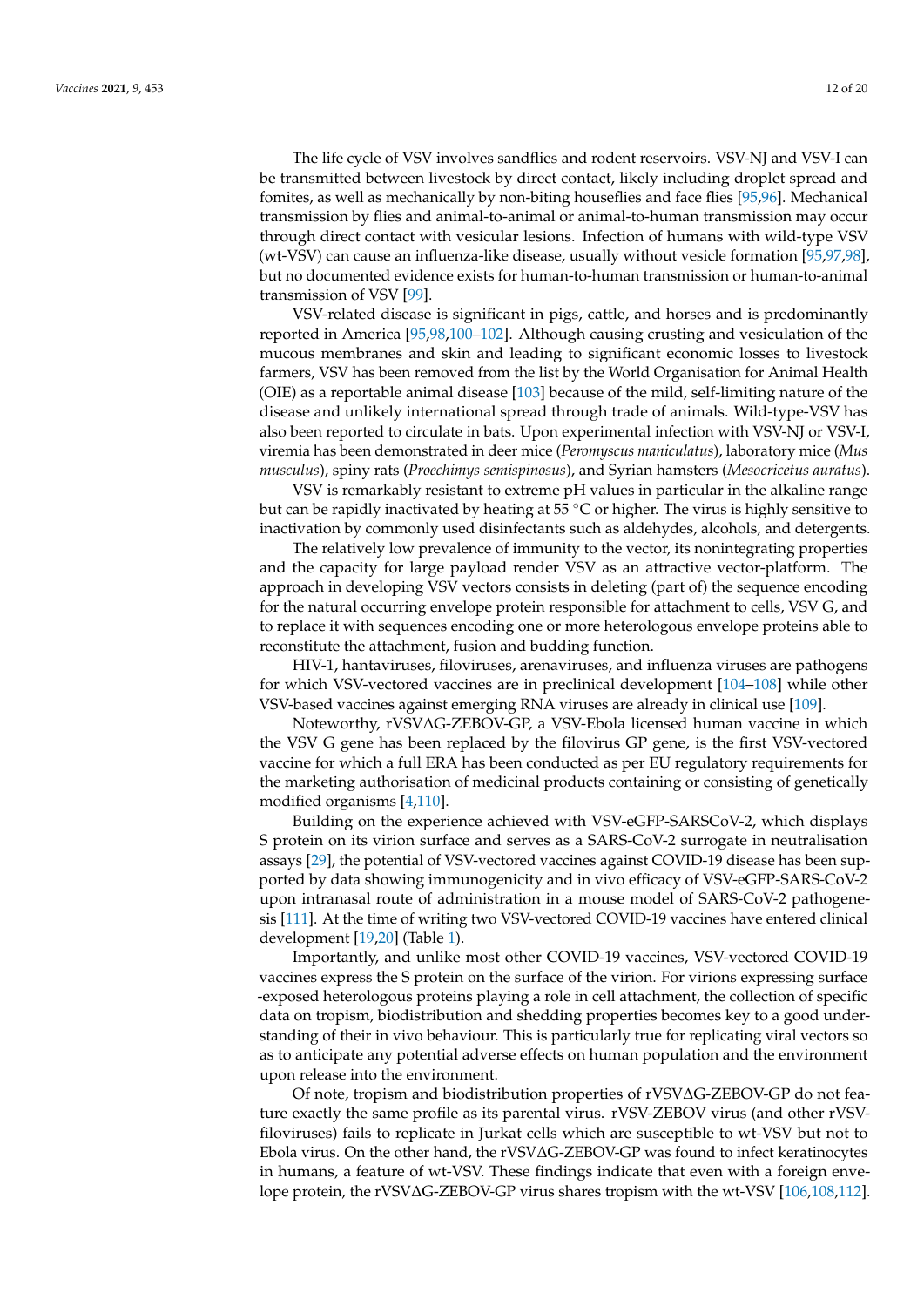Neurovirulence of rVSV∆G-ZEBOV-GP vaccine is markedly attenuated compared to wt-VSV [\[97](#page-18-19)[,113](#page-19-9)[,114\]](#page-19-10). However, when inoculated by the intracerebral route, the rVSV∆G-ZEBOV-GP vaccine is virulent only for newborn mice, while no clinical signs or significant histopathological lesions were observed in non-human primates inoculated by the intrathalamic route [\[97,](#page-18-19)[106,](#page-19-7)[108,](#page-19-3)[112,](#page-19-8)[115–](#page-19-11)[117\]](#page-19-12). The latter shows that a better understanding of tropism and biodistribution patterns is crucial, particularly in animal models that may give a better predictability towards clinical translation.

No shedding data has yet been reported for VSV-vectored COVID-19 vaccines. Shedding data obtained from nonclinical studies in larger animals like non-human primates may be informative. However, due to the inherent limitation associated with animal models (e.g., difference in virus clearance), the absence of viral shedding in animal studies does not allow to conclude on absence of viral shedding in humans or cannot be used to waive the collection of shedding data in humans. For this reason, and unless shedding data are obtained, the possibility of person-to-person transmission should be considered in an ERA. On the basis of the biodistribution profile of VSV-vectored COVID-19 vaccine in large animals, the collection of saliva, urine and stool samples from clinical trial participants could be considered to investigate the presence of viral particles in these samples and to assess the likelihood of transmission to nonvaccinated individuals.

The route of administration of the vaccine should also be considered in light of a potential effect on biodistribution and shedding properties. While both VSV-vectored COVID-19 vaccine candidates currently under investigation are administered intramuscularly, an oral or intranasal VSV-vectored vaccine could be an effective immunisation strategy against SARS-CoV-2, as supported by the findings obtained with VSV-vectored mucosal vaccines against MERS-CoV [\[118\]](#page-19-13). Referring to considerations on the likelihood of coinfection with other wild-type viruses mentioned in previous sections, the likelihood of recombination, with other negative sense RNA viruses upon oral or intranasal administration of vaccine warrants careful consideration.

VSV-vectored COVID-19 vaccines have a single stranded RNA genome and replicate within the cytoplasm and recombination events with wt-VSV or coinfecting negative sense RNA-viruses cannot be excluded [\[119\]](#page-19-14). On the other hand, an assessment of the likelihood of recombination events with wt-VSV should also consider the geographic distribution of wt-VSV.

Along with collecting biodistribution and shedding data, consideration should also be given to the replication competence and viremia levels. Given that VSV is a vector-born virus, the likelihood that an insect may transmit the viral vector to another individual or animal upon a blood meal from an immunised person should be assessed. However, if replication capacity and detected viremia levels are comparable to levels obtained with rVSVDG-ZEBOV-GP, it may provide a justification to waive the collection of data obtained in relevant insect lines as conducted in the context of the ERA of rVSVDG-ZEBOV-GP [\[96\]](#page-18-18).

As a conclusion, as long as data on biodistribution, shedding and viremia levels are not completed, due consideration is to be given to measures aiming at minimising contact of trial participants with immunocompromised individuals, vulnerable persons or persons who are at increased risk of severe COVID-19 disease. Regarding the risk for animals, and if shedding data is lacking, human-to-animal transmission can also not be excluded. Risk mitigation measures could be implemented such as exclusion criteria for participants who are likely to have contact with animals, in particular with cats, dogs, minks, pigs, horses or cattle.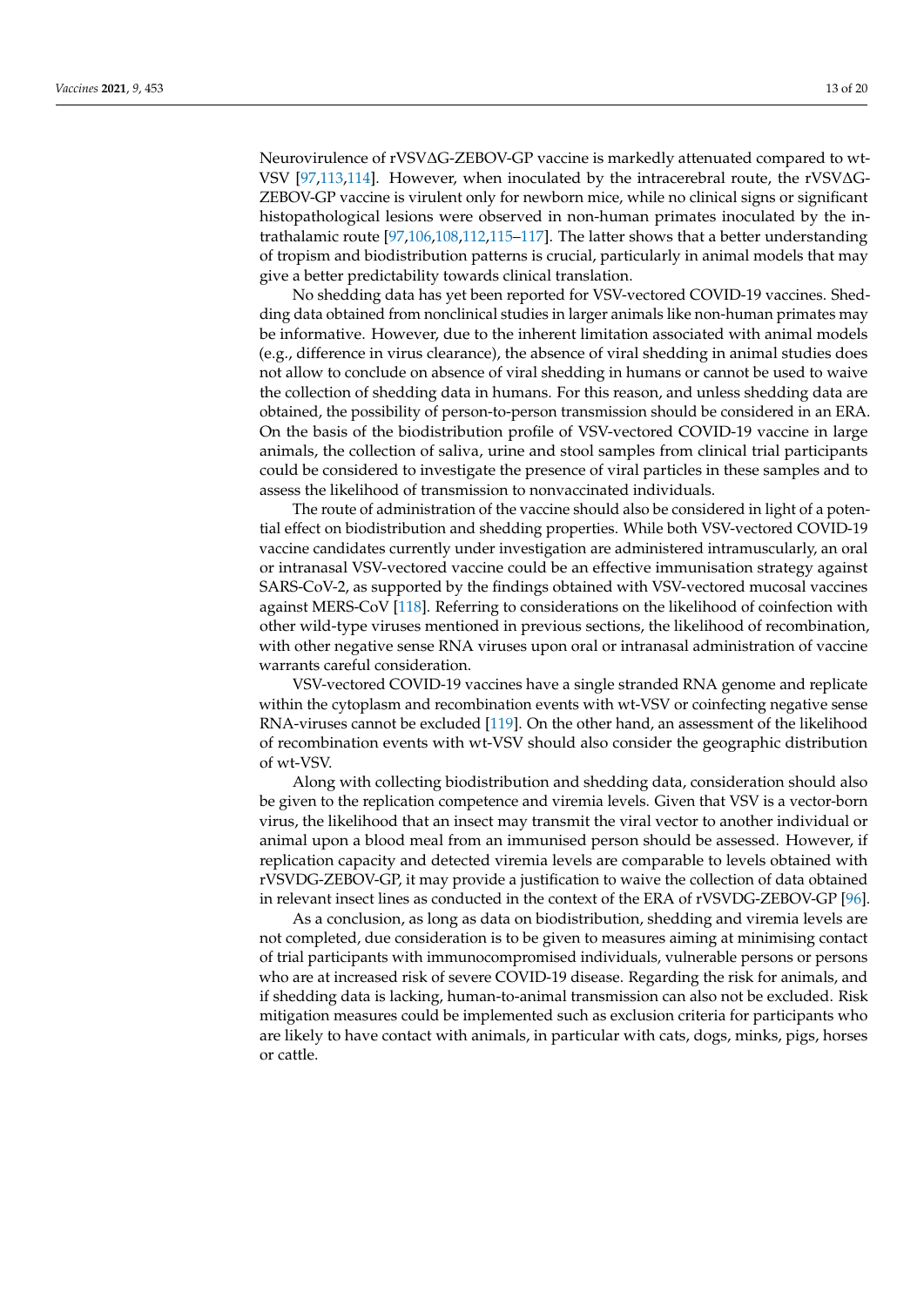# **4. Discussion**

The current COVID-19 public health emergency context has further emphasised the importance of preparedness by the development of novel vaccines. Accelerated data assessment, while keeping high standards for evidence-based demonstration of safety, efficacy and quality, remains key in this process. Moreover, as SARS-CoV-2 variants continue to be identified and their virulence, infectiousness, transmissibility and ability to escape vaccine-associated protection remains to be determined, there might be a need to regularly update current COVID-19 vaccines to emerging variants. Most SARS-CoV-2 variants of concern emerged in the fall of 2020 with most notably the United Kingdom variant B.1.1.7, the South Africa variant B.1.351 and the Brazil variant P.1 [\[120\]](#page-19-15). From an ERA point of view, this raises the question to which extent data obtained from vaccine candidates that are in a more advanced phase of development could be extrapolated to support the ERA of novel vaccines against SARS-CoV-2 or its variant strains using the same viral vector platform. For example, data on biodistribution and shedding profiles obtained with constructs using a replication-incompetent viral vector in which the transgene is not altering the vector capsid could be considered sufficient to inform the ERA of novel constructs using the same viral backbone in terms of biodistribution profile, shedding profile and capacity to be transmitted to non-vaccinees or the environment.

The accelerated data assessment associated with the use of viral vector platform technology could be a means to address the need for preparedness when pandemics or public health emergencies of international concern emerge. This need has been identified not only by vaccine developers but is also supported by health authorities and organisations. As the collection of data for the ERA are often perceived as cumbersome by vaccine developers, and considering the context of the SARS-CoV-2 pandemic, the European Union (EU) adopted a regulation providing for a temporary derogation from European legislation on GMOs [\[121\]](#page-19-16) with a twofold objective: (i) to support the development of safe and effective medicinal products for the treatment or prevention of COVID-19 by facilitating the possibility to conduct clinical trials on medicinal products containing or consisting of GMOs as soon as possible (ii) to ensure rapid availability of COVID-19 vaccines and treatments in case of emergency. This means that the conduct of clinical trials is temporarily exempted from an ERA. This regulation is temporary and shall apply as long as the World Health Organization (WHO) classifies COVID-19 as a pandemic or as long as an implementing decision is applicable by which the European Commission recognises a situation of public health emergency due to COVID-19.

As outlined in this paper, the ERA is both a case-by-case and a weight of evidence approach. It cannot be excluded that for some COVID-19 clinical trials, which are exempted from GMO legislation as per Regulation 2020/1043, uncertainties may remain with respect to potentially altered biodistribution, shedding, genetic stability and transmissibility of the recombinant viral vector upon insertion of another transgene. This is particularly true when the transgene is expressed on the surface of the viral particle, hence refraining from the possibility to extrapolate data from one construct to another. Moreover, ERA data may not have been collected yet for less well-studied viral vectors or, if ERA data are available, they may not be extrapolatable due to an altered and preferred mode of administration for the vaccine candidate to be investigated. In this context, and because remaining uncertainties with respect to the risk assessment can be handled by the implementation of risk management measures, it should be noted that Regulation 2020/1043 specifies that sponsors shall implement appropriate measures to minimise foreseeable negative environmental impacts resulting from the intended or unintended release of the investigational medicinal product into the environment.

Currently, the collection and assessment of data in the context of vaccine development is mainly triggered by dataset requirements that support safety, quality and efficacy assessment of the medicinal product and focus on the health safety aspect of the patient or the vaccinee themselves. However, a proper assessment of environmental safety aspects related to personnel handling the vaccine (occupational exposure), close contacts of the vaccinees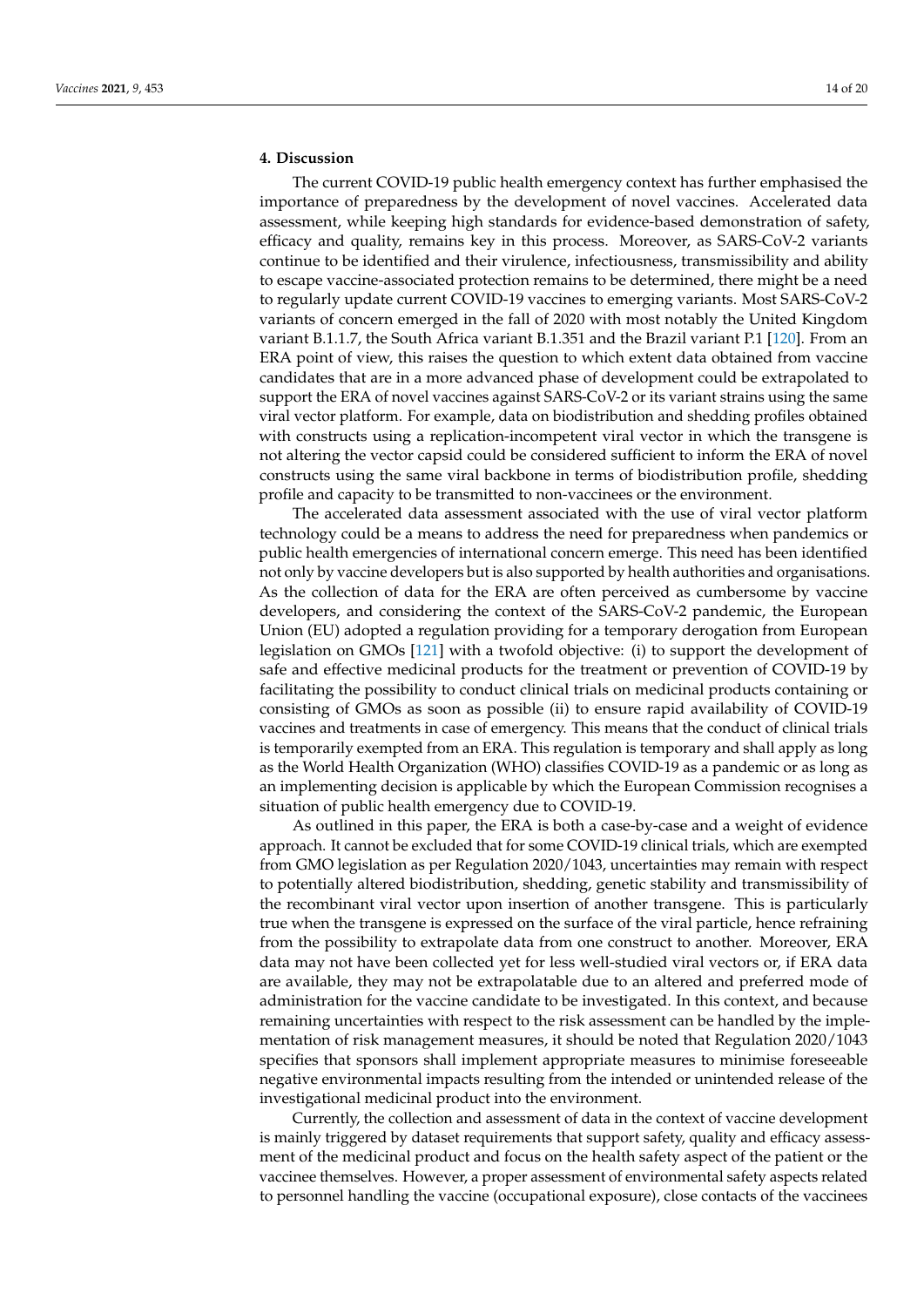and the environment (including animals, plants and micro-organisms) necessitates the collection of data on shedding, the person-to-person or person-to-animal transmissibility of the vaccine or its capacity to exchange genetic information with circulating viruses. The collection of such data is barely addressed in early phases of the vaccine development notwithstanding this data are crucial for the ERA of the vaccine candidate. It would therefore be beneficial to collect such experimental data as early as possible in the preclinical and clinical developmental plan of the vaccine. Not only could this data better inform the ERA associated to the use of the candidate-vaccine, but it could also greatly facilitate the assessment at the time of marketing application whenever public health emergencies are emerging and poses time challenges for gathering experimental data.

## **5. Conclusions**

Several viral vectors described in this article have been investigated for many years in the light of the development of vaccines. With the advent of the current pandemic, it becomes clear that these efforts have culminated in the rapid development of COVID-19 vaccine candidates. Along with the numerous studies focusing on the safety of the vaccine for the vaccinee, the quality and/or the efficacy, an adequate evaluation of data from an ERA point of view is of importance. Building on the experience gained with some viral platforms and/or the collection of data for other emerging viral vectors, the case-by-case principle as embedded in the ERA methodology and illustrated in this article should provide a solid basis to guarantee a scientifically sound, adequate and proportionate approach.

**Author Contributions:** Conceptualization; writing – original draft preparation; writing—review and editing, A.B., A.L., N.W., K.P. All authors have read and agreed to the published version of the manuscript.

**Funding:** This work received support from the Brussels-Capital Region (IBGE-BIM), the Flemish Region (LNE), and Wallonia (DGARNE).

**Institutional Review Board Statement:** Not applicable.

**Informed Consent Statement:** Not applicable.

**Data Availability Statement:** Data sharing not applicable.

**Acknowledgments:** The authors thank Didier Breyer, Fanny Coppens and Emilie Descamps (Sciensano) for their helpful contribution to this manuscript.

**Conflicts of Interest:** The authors declare no conflict of interest.

# **References**

- <span id="page-14-0"></span>1. WHO Coronavirus Disease (COVID-19) Dashboard. Available online: <https://covid19.who.int/> (accessed on 18 March 2021).
- <span id="page-14-1"></span>2. Hodgson, S.H.; Mansatta, K.; Mallett, G.; Harris, V.; Emary, K.R.W.; Pollard, A.J. What defines an efficacious COVID-19 vaccine? A review of the challenges assessing the clinical efficacy of vaccines against SARS-CoV-2. *Lancet Infect. Dis.* **2021**, *21*, e26–e35. [\[CrossRef\]](http://doi.org/10.1016/S1473-3099(20)30773-8)
- <span id="page-14-2"></span>3. Directive 2001/20/CE of the European Parliament and of the Council of 4 April 2001 on the approximation of the laws, regulations and administrative provisions of the Member States relating to the implementation of good clinical practices in the conduct of clinical trials on medicinal products for human use. *Off. J.* **2001**, *L121*, 34.
- <span id="page-14-3"></span>4. Regulation (EC) N◦ 726/2004 of the European Parliament and of the Council of 31 March 2004 laying down Community procedures for the authorization and supervision of medicinal products for human and veterinary use and establishing a European Medicines Agency. *Off. J.* **2004**, *L136*, 1.
- <span id="page-14-4"></span>5. Directive 2001/18/EC of the European parliament and of the Council of 12 March on the deliberate release into the environment of genetically modified organisms and repealing Council Directive 90/220/EEC. *Off. J.* **2001**, *L106*, 1.
- <span id="page-14-5"></span>6. Zhu, F.-C.; Li, Y.-H.; Guan, X.-H.; Hou, L.-H.; Wang, W.-J.; Li, J.-X.; Wu, S.-P.; Wang, B.-S.; Wang, Z.; Wang, L.; et al. Safety, tolerability, and immunogenicity of a recombinant adenovirus type-5 vectored COVID-19 vaccine: A dose-escalation, open-label, non-randomised, first-in-human trial. *Lancet* **2020**, *395*, 1845–1854. [\[CrossRef\]](http://doi.org/10.1016/S0140-6736(20)31208-3) [\[PubMed\]](http://www.ncbi.nlm.nih.gov/pubmed/32450106)
- <span id="page-14-6"></span>7. Zhu, F.-C.; Guan, X.-H.; Li, Y.-H.; Huang, J.-Y.; Jiang, T.; Hou, L.-H.; Li, J.-X.; Yang, B.-F.; Wang, L.; Wang, W.-J.; et al. Immunogenicity and safety of a recombinant adenovirus type-5-vectored COVID-19 vaccine in healthy adults aged 18 years or older: A randomized, double-blind, placebo-controlled, phase 2 trial. *Lancet* **2020**, *396*, 479–488. [\[CrossRef\]](http://doi.org/10.1016/S0140-6736(20)31605-6)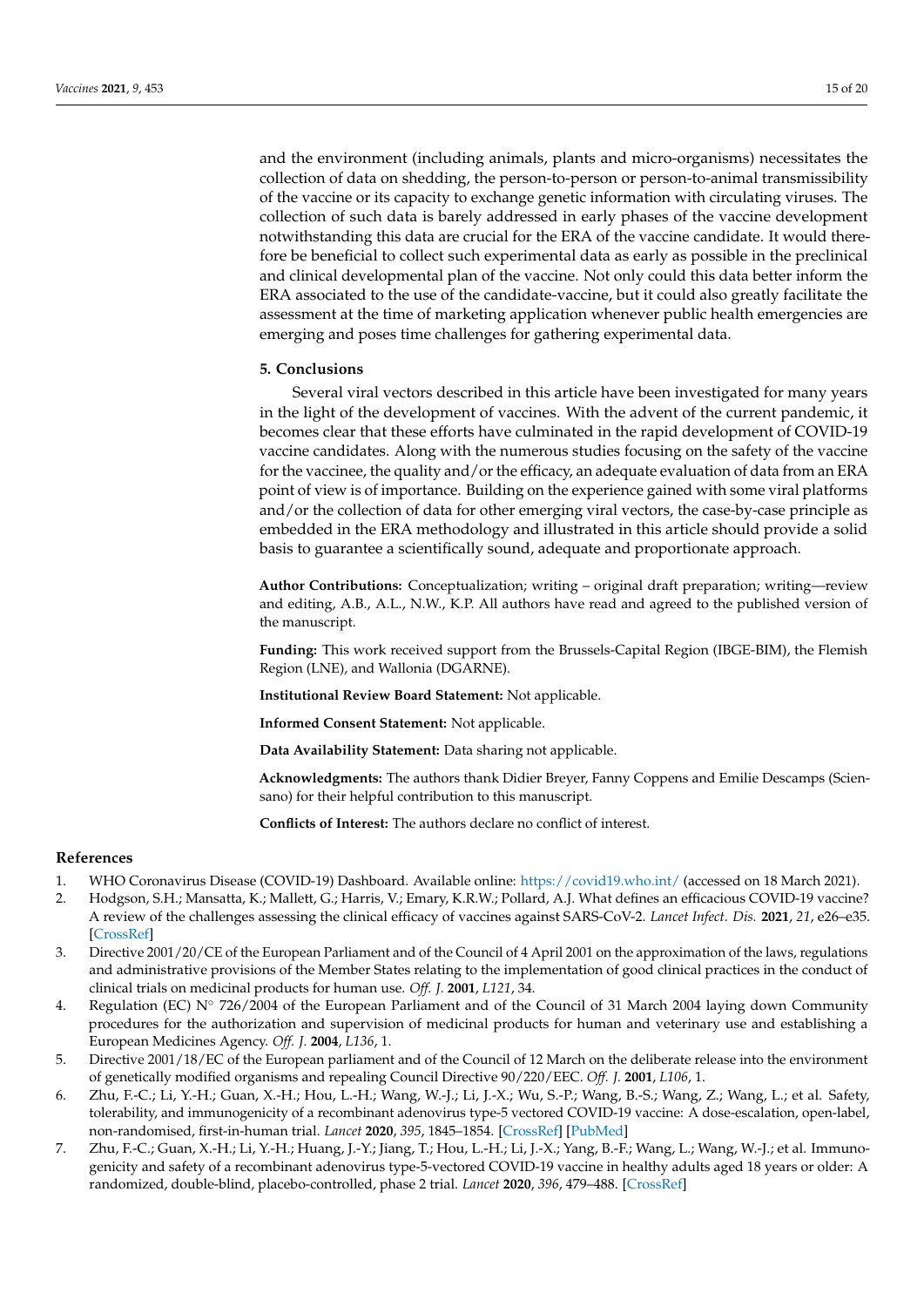- <span id="page-15-0"></span>8. Logunov, D.; Dolzhikova, I.V.; Shcheblyakov, D.V.; Tukhvatulin, A.I.; Zubkova, O.V.; Dzharullaeva, A.S.; Kovyrshina, A.V.; Lubenets, N.L.; Grousova, D.M.; Erokhova, A.S.; et al. Safety and efficacy of an rAd26 and rAd5 vector-based heterologous prime-boost COVID-19 vaccine: An interim analysis of a randomized controlled phase 3 trial in Russia. *Lancet* **2021**, *397*, 671–681. [\[CrossRef\]](http://doi.org/10.1016/S0140-6736(21)00234-8)
- <span id="page-15-1"></span>9. Sadoff, J.; Le Gars, M.; Shukarev, G.; Heerwegh, D.; Truyers, C.; de Groot, A.M.; Stoop, J.; Tete, S.; Van Damme, W.; Leroux-Roels, I.; et al. Interim results of a phase 1-2a trial of Ad26.COV2.S Covid-19 vaccine. *N. Engl. J. Med.* **2021**. [\[CrossRef\]](http://doi.org/10.1056/NEJMoa2034201)
- <span id="page-15-2"></span>10. Folegatti, P.M.; Ewer, K.J.; Aley, P.K.; Angus, B.; Becker, S.; Belij-Rammerstorfer, S.; Bellamy, D.; Bibi, S.; Bittaye, M.; Clutterbuck, E.A.; et al. Safety and immunogenicity of the ChAdOx1 nCoV-19 vaccine against SARS-CoV-2: A preliminary report of a phase 1/2, single-blind, randomised controlled trial. *Lancet* **2020**, *396*, 467–478. [\[CrossRef\]](http://doi.org/10.1016/S0140-6736(20)31604-4)
- <span id="page-15-3"></span>11. Gabitzsch, E.; Safrit, J.T.; Verma, M.; Rice, A.; Sieling, P.; Zakin, L.; Shin, A.; Morimoto, B.; Adisetiyo, H.; Wong, R.; et al. Complete protection of nasal and lung airways against SARS-CoV-2 challenge by antibody plus Th1 dominant N- and Sspecific T-cell responses to subcutaneous prime and thermally-stable oral boost bivalent hAd5 vaccination in an NHP study. *bioRxiv preprint* **2021**. [\[CrossRef\]](http://doi.org/10.1101/2020.12.08.416297)
- <span id="page-15-4"></span>12. Capone, S.; Raggioli, A.; Gentile, M.; Battella, S.; Lahm, A. Immunogenicity of a new gorilla adenovirus vaccine candidate for COVID-19. *bioRxiv preprint* **2020**. [\[CrossRef\]](http://doi.org/10.1101/2020.10.22.349951)
- <span id="page-15-5"></span>13. Pharmaceutical Technology. Vaxart's Oral Vaccine Candidate Triggers Immune Response in Covid-19 Trial. Available online: <https://www.pharmaceutical-technology.com/news/vaxart-oral-vaccine-candidate/> (accessed on 30 March 2021).
- <span id="page-15-6"></span>14. Tscherne, A.; Schwarz, J.H.; Rohde, C.; Kupke, A.; Kalodimou, G.; Limpinsel, L.; Okba, N.; Bosnjak, B.; Sandrock, I.; Halwe, S.; et al. Immunogenicity and efficacy of the COVID-19 candidate vector vaccine MVA SARS 2 S in preclinical vaccination. *bioRxiv preprint* **2021**. [\[CrossRef\]](http://doi.org/10.1101/2021.01.09.426032)
- <span id="page-15-7"></span>15. Chiuppesi, F.; d'Alincourt Salazar, M.; Contreras, H.; Nguyen, V.H.; Martinez, J.; Park, Y.; Nguyen, J.; Kha, M.; Iniguez, A.; Zhou, Q.; et al. Development of a multi-antigenic SARS-CoV-2 vaccine candidate using a synthetic poxvirus platform. *Nat. Commun.* **2020**, *11*, 6121. [\[CrossRef\]](http://doi.org/10.1038/s41467-020-19819-1)
- <span id="page-15-8"></span>16. Chinese Clinical Trial Registry (ChiCTR). A Phase I Clinical Trial of Influenza Virus Vector COVID-19 Vaccine for Intranasal Spray (DelNS1-2019-nCoV-RBD-OPT1). Registration Number: ChiCTR2000037782. Available online: [www.chictr.org.cn/showprojen.](www.chictr.org.cn/showprojen.aspx?proj=55421) [aspx?proj=55421](www.chictr.org.cn/showprojen.aspx?proj=55421) (accessed on 26 March 2021).
- <span id="page-15-9"></span>17. Chinese Clinical Trial Registry (ChiCTR). A Phase II Clinical Trial of Influenza Virus Vector COVID-19 Vaccine for Intranasal Spray (DelNS1-2019-nCoV-RBD-OPT1). Registration Number: ChiCTR2000039715. Available online: [www.chictr.org.cn/showprojen.](www.chictr.org.cn/showprojen.aspx?proj=63754) [aspx?proj=63754](www.chictr.org.cn/showprojen.aspx?proj=63754) (accessed on 26 March 2021).
- <span id="page-15-10"></span>18. U.S. National Institutes of Health; ClinicalTrials.gov. Clinical Trial to Evaluate the Safety and Immunogenicity of the COVID-19 Vaccine (COVID-19-101). Official Title: A Randomized, Placebo-Controlled Trial, to Evaluate the Safety and Immunogenicity of the COVID-19 Vaccine, a Measles Vector-Based Vaccine Candidate against COVID-19 in Healthy Volunteers Consisting of an Unblinded Dose Escalation and a Blinded Treatment Phase. ClinicalTrials.gov Identifier: NCT04497298. Available online: <https://clinicaltrials.gov/ct2/show/NCT04497298> (accessed on 26 March 2021).
- <span id="page-15-11"></span>19. U.S. National Institutes of Health; ClinicalTrials.gov. Dose Ranging Trial to Assess Safety and Immunogenicity of V590 (COVID-19 Vaccine) in Healthy adults (V590-001). Official Title: A Phase 1, Randomized, Double-Blind, Placebo-Controlled, Dose-Ranging Trial to Evaluate the Safety and Immunogenicity of V590 in Healthy Adults. ClinicalTrials.gov Identifier: NCT04569786. Available online: <https://clinicaltrials.gov/ct2/show/NCT04569786> (accessed on 26 March 2021).
- <span id="page-15-12"></span>20. U.S. National Institutes of Health; ClinicalTrials.gov. Evaluate the Safety, Immunogenicity and Potential Efficacy of an rVSV-SARS-CoV-2-S Vaccine. Official Title: A Phase I/II Randomized, Multi-center, Placebo-Controlled, Dose-Escalation Study to Evaluate the Safety, Immunogenicity and Potential Efficacy of an rVSV-SARS-CoV-2-S Vaccine (IIBR-100) in Adults. ClinicalTrials.gov Identifier: NCT04608305. Available online: <https://clinicaltrials.gov/ct2/show/NCT04608305> (accessed on 26 March 2021).
- <span id="page-15-13"></span>21. Committee for the Medicinal Product for Human Use (CHMP). Guideline on Scientific Requirements for the Environmental Risk Assessment of Gene Therapy Medicinal Products. EMA 2008. Available online: [https://www.ema.europa.eu/en/documents/](https://www.ema.europa.eu/en/documents/scientific-guideline/guideline-scientific-requirements-environmental-risk-assessment-gene-therapy-medicinal-products_en.pdf) [scientific-guideline/guideline-scientific-requirements-environmental-risk-assessment-gene-therapy-medicinal-products\\_en.](https://www.ema.europa.eu/en/documents/scientific-guideline/guideline-scientific-requirements-environmental-risk-assessment-gene-therapy-medicinal-products_en.pdf) [pdf](https://www.ema.europa.eu/en/documents/scientific-guideline/guideline-scientific-requirements-environmental-risk-assessment-gene-therapy-medicinal-products_en.pdf) (accessed on 26 March 2021).
- <span id="page-15-14"></span>22. Baldo, A.; van den Akker, E.; Bergmans, H.E.; Lim, F.; Pauwels, K. General considerations on the biosafety of virus-derived vectors used in gene therapy and vaccination. *Curr. Gene Ther.* **2013**, *13*, 385–394. [\[CrossRef\]](http://doi.org/10.2174/1566523211313666005) [\[PubMed\]](http://www.ncbi.nlm.nih.gov/pubmed/24195604)
- <span id="page-15-15"></span>23. Linkov, I.; Loney, D.; Cormier, S.; Satterstrom, F.K.; Bridges, T. Weight-of-evidence evaluation in environmental risk assessment: Review of qualitative and quantitative approaches. *Sci. Total. Environ.* **2009**, *407*, 5199–5205. [\[CrossRef\]](http://doi.org/10.1016/j.scitotenv.2009.05.004)
- <span id="page-15-16"></span>24. EC Commission Decision 2002/623/EC of 24 July 2002 establishing guidance notes supplementing Annex II to Directive 2001/18/EC of the European Parliament and of the Council on the Deliberate release into the environment of genetically modified organisms and repealing Council Directive 90/220/EC. *Off. J.* **2002**, *L200*.
- <span id="page-15-17"></span>25. Schenk-Braat, E.A.; van Mierlo, M.M.; Wagenmaker, G.; Bangma, C.H.; Kaptein, L.C. An inventory of shedding data from clinical gene therapy trials. *J. Gene Med.* **2007**, *9*, 910–921. [\[CrossRef\]](http://doi.org/10.1002/jgm.1096)
- <span id="page-15-18"></span>26. Bergmans, H., Logie; van Maanen, K.; Hermsen, H.; Meredyth, M.; van Der Vlugt, C. Identification of potential hazardous human gene products in GMO risk assessment. *Environ. Biosafety Res.* **2008**, *7*, 1–9. [\[CrossRef\]](http://doi.org/10.1051/ebr:2008001) [\[PubMed\]](http://www.ncbi.nlm.nih.gov/pubmed/18384725)
- <span id="page-15-19"></span>27. Tortorici, M.A.; Vleesler, D. Structural insights into coronavirus entry. *Adv. Virus Res.* **2019**, *105*, 93–116. [\[CrossRef\]](http://doi.org/10.1016/bs.aivir.2019.08.002) [\[PubMed\]](http://www.ncbi.nlm.nih.gov/pubmed/31522710)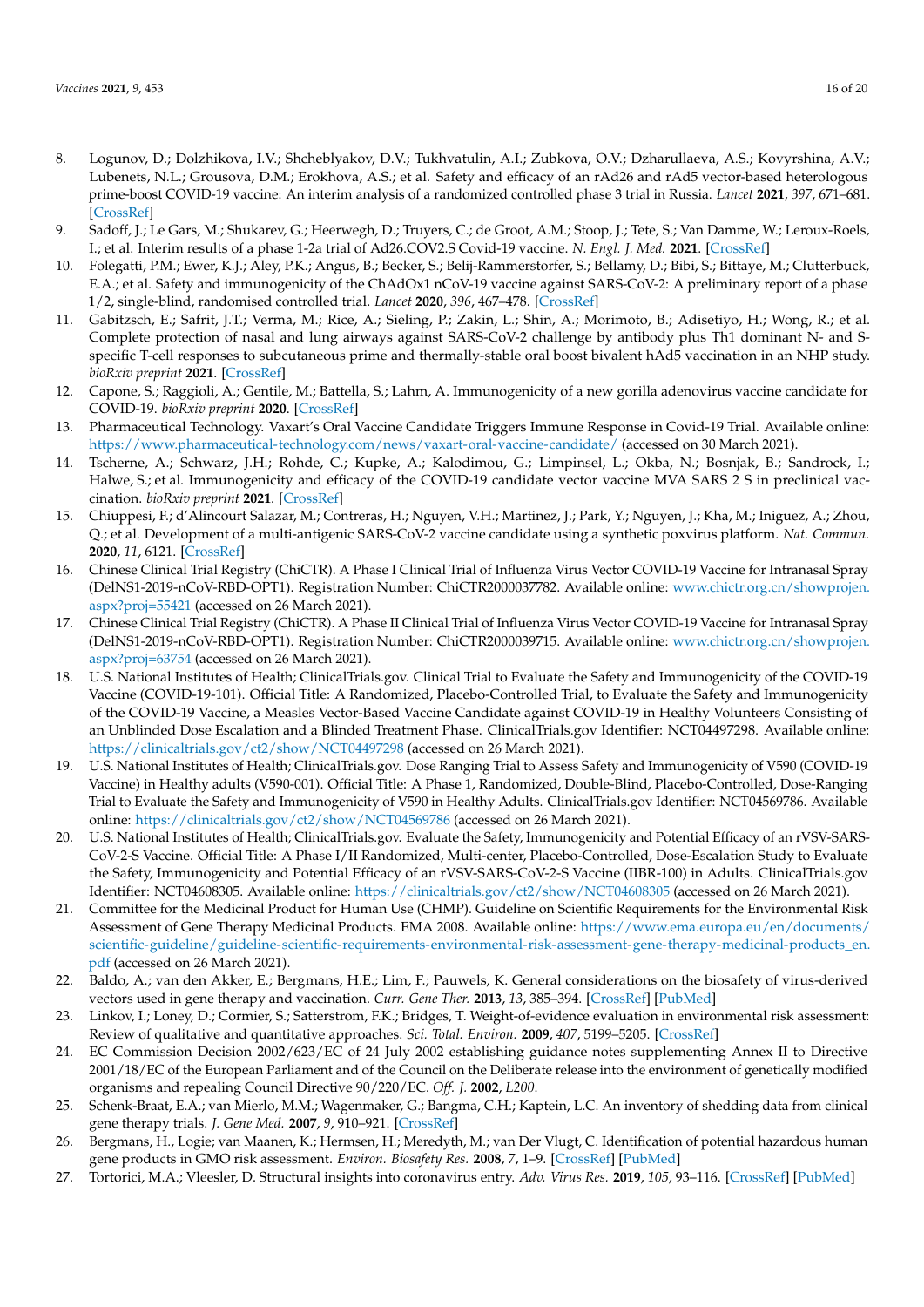- <span id="page-16-0"></span>28. Walls, A.C.; Park, Y.-J.; Tortorici, M.A.; Wall, A.; McGuire, A.T.; Veesler, D. Structure, function, and antigenicity of the SARS-CoV-2 spike glycoprotein. *Cell* **2020**, *180*, 281–292. [\[CrossRef\]](http://doi.org/10.1016/j.cell.2020.02.058)
- <span id="page-16-1"></span>29. Case, J.B.; Rothlauf, P.W.; Chen, R.E.; Liu, Z.; Zhao, H.; Kim, A.S.; Bloyet, L.-M.; Zeng, Q.; Tahan, S.; Droit, L. Neutralizing antibody and soluble ACE2 inhibition of a replication-competent VSV-SARS-CoV-2 and a clinical isolate of SARS-CoV-2. *Cell Host Microbe* **2020**, *28*, 475–485. [\[CrossRef\]](http://doi.org/10.1016/j.chom.2020.06.021) [\[PubMed\]](http://www.ncbi.nlm.nih.gov/pubmed/32735849)
- <span id="page-16-2"></span>30. U.S. National Institutes of Health; ClinicalTrials.gov. Safety, Tolerability and Immunogenicity of the Candidate Vaccine MVA-SARS-2-S against COVID-19. Official Title: An Open, Single-Center Phase I Trial to Assess the Safety, Tolerability and Immunogenicity of Two Ascending Doses of the Candidate Vaccine MVA-SARS-2-S. ClinicalTrials.gov Identifier: NCT04569383. Available online: <https://clinicaltrials.gov/ct2/show/NCT04569383> (accessed on 26 March 2021).
- <span id="page-16-3"></span>31. U.S. National Institutes of Health; ClinicalTrials.gov. Safety and Immunogenicity Trial of an Oral SARS-CoV-2 Vaccine (VXA-CoV2-1) for Prevention of COVID-19 in Healthy Adults. Official Title: A Phase 1 Open-Label, Dose-Ranging Trial to Determine the Safety and Immunogenicity of an Adenoviral-Vector Based Vaccine (VXA-CoV2-1) Expressing a SARS-CoV-2 Antigen and dsRNA Adjuvant Administered Orally to Healthy Adult Volunteers. ClinicalTrials.gov Identifier: NCT04563702. Available online: <https://clinicaltrials.gov/ct2/show/NCT04563702> (accessed on 26 March 2021).
- <span id="page-16-4"></span>32. Dutta, N.K.; Mazumdar, K.; Gordy, J.T. The nucleocapsid protein of SARS-CoV-2: A target for vaccine development. *J. Virol.* **2020**, *94*, e00647-20. [\[CrossRef\]](http://doi.org/10.1128/JVI.00647-20) [\[PubMed\]](http://www.ncbi.nlm.nih.gov/pubmed/32546606)
- <span id="page-16-5"></span>33. Rice, A.; Verma, M.; Shin, A.; Zakin, L.; Sieling, P.; Tanaka, S.; Adisetiyo, H.; Taft, J.; Patel, R.; Buta, S.; et al. A next generation bivalent human Ad5 COVID-19 vaccine delivering both spike and nucleocapsid antigens elicits Th1 dominant CD4+, CD8+ T-cell and neutralizing antibody responses. *bioRxiv preprint* **2020**. [\[CrossRef\]](http://doi.org/10.1101/2020.07.29.227595)
- <span id="page-16-6"></span>34. McBride, R.; van Zyl, M.; Fielding, B.C. The coronavirus nucleocapsid is a multifunctional protein. *Viruses* **2014**, *6*, 2991–3018. [\[CrossRef\]](http://doi.org/10.3390/v6082991)
- <span id="page-16-7"></span>35. Giménez-Roig, J.; Núñez-Manchón, E.; Alemany, R.; Villanueva, E.; Fillat, C. Codon usage and adenovirus fitness: Implications for vaccine development. *Front. Microbiol.* **2021**, *12*, 633946. [\[CrossRef\]](http://doi.org/10.3389/fmicb.2021.633946) [\[PubMed\]](http://www.ncbi.nlm.nih.gov/pubmed/33643266)
- <span id="page-16-8"></span>36. Mauro, V.P.; Chappell, S.A. A critical analysis of codon optimization in human therapeutics. *Trends Mol. Med.* **2014**, *20*, 604–613. [\[CrossRef\]](http://doi.org/10.1016/j.molmed.2014.09.003)
- <span id="page-16-9"></span>37. Hulswit, R.J.G.; de Haan, C.A.M.; Bosch, B.-J. Coronavirus spike protein and tropism changes. *Adv. Virus Res.* **2016**, *96*, 29–57. [\[CrossRef\]](http://doi.org/10.1016/bs.aivir.2016.08.004)
- <span id="page-16-10"></span>38. COVID-19 Vaccine Tracker. Available online: [https://vac-lshtm.shinyapps.io/ncov\\_vaccine\\_landscape/](https://vac-lshtm.shinyapps.io/ncov_vaccine_landscape/) (accessed on 26 March 2021).
- <span id="page-16-11"></span>39. Government of Canada—Pathogen Safety Data Sheets: Adenovirus (Excluding Serotypes 40 and 41). Available online: [https://www.canada.ca/en/public-health/services/laboratory-biosafety-biosecurity/pathogen-safety-data-sheets-risk](https://www.canada.ca/en/public-health/services/laboratory-biosafety-biosecurity/pathogen-safety-data-sheets-risk-assessment/adenovirus-types-1-2-3-4-5-7-pathogen-safety-data-sheet.html)[assessment/adenovirus-types-1-2-3-4-5-7-pathogen-safety-data-sheet.html](https://www.canada.ca/en/public-health/services/laboratory-biosafety-biosecurity/pathogen-safety-data-sheets-risk-assessment/adenovirus-types-1-2-3-4-5-7-pathogen-safety-data-sheet.html) (accessed on 26 March 2021).
- <span id="page-16-12"></span>40. Lichtenstein, D.L.; Wold, W.S.M. Experimental infections of humans with wild-type adenoviruses and with repication-competent adenovirus vectors: Replication, safety, and transmission. *Cancer Gene Ther.* **2004**, *11*, 819–829. [\[CrossRef\]](http://doi.org/10.1038/sj.cgt.7700765) [\[PubMed\]](http://www.ncbi.nlm.nih.gov/pubmed/15359291)
- <span id="page-16-13"></span>41. Singh, S.; Kumar, R.; Agrawal, B. Adenoviral vector-based vaccines and gene therapies: Current status and future prospects. In *Adenoviruses*, 1st ed.; IntechOpen: London, UK, 2018; pp. 1–38. [\[CrossRef\]](http://doi.org/10.5772/intechopen.79697)
- <span id="page-16-14"></span>42. Stephen, S.L.; Montini, E.; Sivanandam, V.G.; Al-Dhalimy, M.; Kestler, H.A.; Finegold, M.; Grompe, M.; Kochanek, S. Chromosomal integration of adenoviral vector DNA *in vivo*. *J. Virol.* **2010**, *84*, 9987–9994. [\[CrossRef\]](http://doi.org/10.1128/JVI.00751-10)
- <span id="page-16-15"></span>43. Harui, A.; Suzuki, S.; Kochanek, S.; Mitani, K. Frequency and stability of chromosomal integration of adenovirus vectors. *J. Virol.* **1999**, *73*, 6141–6146. [\[CrossRef\]](http://doi.org/10.1128/JVI.73.7.6141-6146.1999)
- <span id="page-16-16"></span>44. Wold, W.S.M.; Toth, K. Adenovirus vectors for gene therapy, vaccination and cancer therapy. *Curr. Gene Ther.* **2013**, *13*, 421–433. [\[CrossRef\]](http://doi.org/10.2174/1566523213666131125095046)
- <span id="page-16-17"></span>45. Zahn, R.; Gillisen, G.; Roos, A.; Koning, M.; van der Helm, E.; Spek, D.; Weijtens, M.; Pau, M.G.; Radosevic, K.; Weverling, G.J. Ad35 and Ad26 vaccine vectors induce potent and cross-reactive antibody and T-cell responses to multiple filovirus species. *PLoS ONE* **2012**, *7*, e44115. [\[CrossRef\]](http://doi.org/10.1371/journal.pone.0044115)
- <span id="page-16-18"></span>46. Dicks, M.D.J.; Spencer, A.J.; Edwards, N.J.; Wadell, G.; Bojang, K.; Gilbert, S.C.; Hill, A.V.S.; Cottingham, M.G. A novel chimpanzee adenovirus vector with low human seroprevalence: Improved systems for vector derivation and comparative immunogenicity. *PLoS ONE* **2012**, *7*, e40385. [\[CrossRef\]](http://doi.org/10.1371/journal.pone.0040385)
- <span id="page-16-19"></span>47. Fallaux, F.J.; Bout, A.; van der Velde, I.; van den Wollenberg, D.J.M.; Hehir, K.M.; Keegan, J.; Auger, C.; Cramer, S.J.; van Ormondt, H.; van der Eb, A.J.; et al. New helper cells and matched early region 1-deleted adenovirus vectors prevent generation of replication-competent adenoviruses. *Hum. Gene Ther.* **1998**, *9*, 1909–1917. [\[CrossRef\]](http://doi.org/10.1089/hum.1998.9.13-1909) [\[PubMed\]](http://www.ncbi.nlm.nih.gov/pubmed/9741429)
- <span id="page-16-20"></span>48. Youil, R.; Toner, T.J.; Su, Q.; Chen, M.; Tang, A.; Bett, A.J.; Casimiro, D. Hexon gene switch strategy for the generation of chimeric recombinant adenovirus. *Hum. Gene Ther.* **2002**, *13*, 311–320. [\[CrossRef\]](http://doi.org/10.1089/10430340252769824)
- <span id="page-16-21"></span>49. Brandon, E.F.A.; Tiesjema, B.; van Eijkeren, J.C.H.; Hermsen, H.P.H.; National Institute for Public Health and the Environment, RIVM. *Effect of Administration Route on Biodistribution and Shedding of Replication-Deficient Viral Vectors Used in Gene Therapy, A Literature Study. RIVM Report 320001001/2008*; RIVM: Bilthoven, The Netherlands, 2008.
- <span id="page-16-22"></span>50. Peters, A.H.F.M.; Drumm, J.; Ferrell, C.; Roth, D.A.; Roth, D.M.; McCaman, M.; Novak, P.L.; Friedman, J.; Engler, R. Absence of germline infection in male mice following intraventricular injection of adenovirus. *Mol. Ther.* **2001**, *4*, 603–613. [\[CrossRef\]](http://doi.org/10.1006/mthe.2001.0500)
- <span id="page-16-23"></span>51. Schramm, B.; Locker, J.K. Cytoplasmic organization of poxvirus DNA replication. *Traffic* **2005**, *6*, 839–846. [\[CrossRef\]](http://doi.org/10.1111/j.1600-0854.2005.00324.x) [\[PubMed\]](http://www.ncbi.nlm.nih.gov/pubmed/16138898)
- <span id="page-16-24"></span>52. Im, E.J.; Hanke, T. MVA as a vector for vaccines against HIV-1. *Expert Rev. Vaccines* **2004**, *3*, S89–S97. [\[CrossRef\]](http://doi.org/10.1586/14760584.3.4.S89)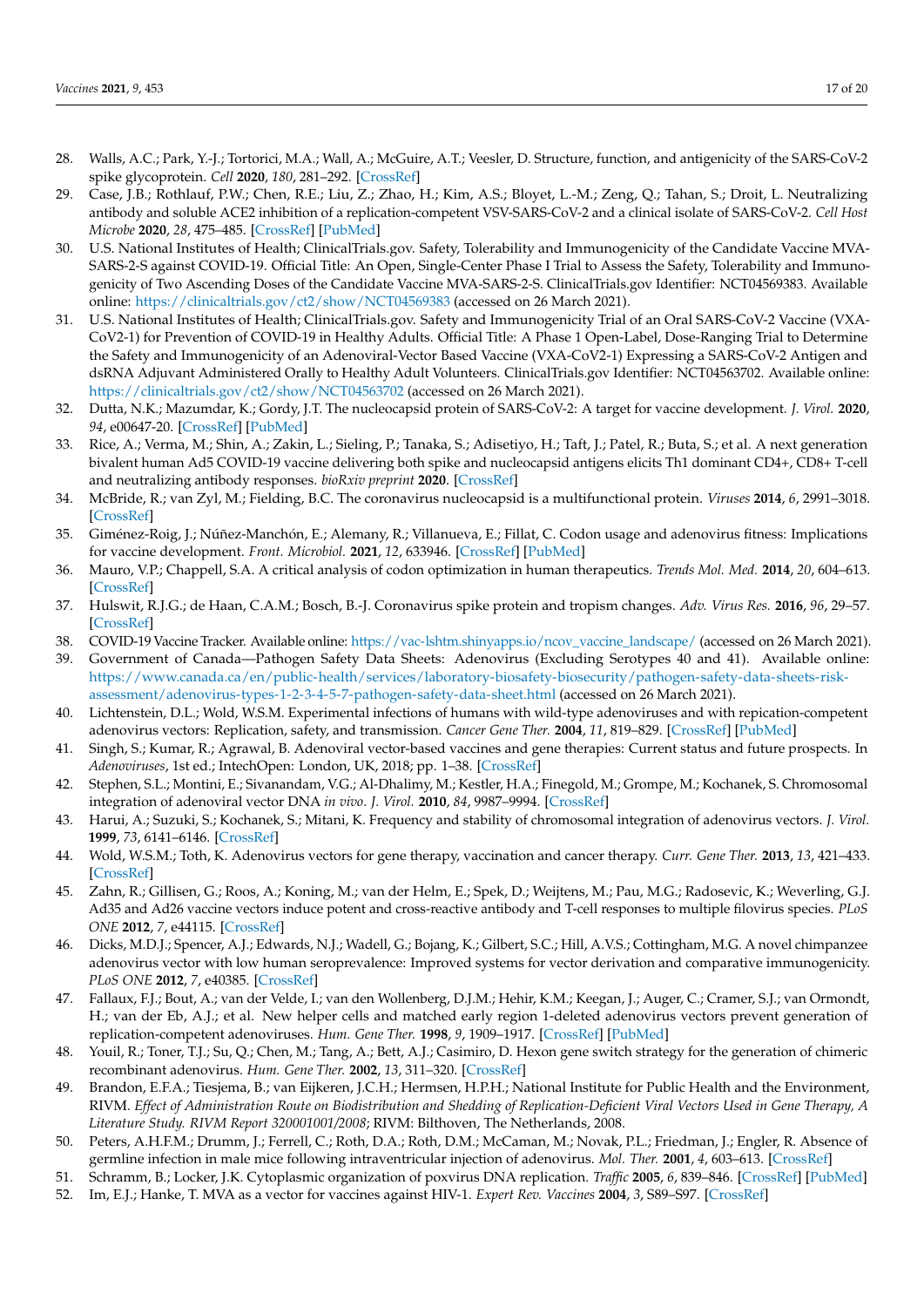- <span id="page-17-0"></span>53. Gilbert, S.C. Clinical development of modified vaccinia virus Ankara vaccines. *Vaccine* **2013**, *31*, 4241–4246. [\[CrossRef\]](http://doi.org/10.1016/j.vaccine.2013.03.020) [\[PubMed\]](http://www.ncbi.nlm.nih.gov/pubmed/23523410)
- 54. Volz, A., Sutter. Modified vaccinia Ankara: History, value in basic research, and current perspectives for vaccine development. *Adv. Virus Res.* **2017**, *97*, 187–243. [\[CrossRef\]](http://doi.org/10.1016/bs.aivir.2016.07.001) [\[PubMed\]](http://www.ncbi.nlm.nih.gov/pubmed/28057259)
- <span id="page-17-1"></span>55. Förster, R.; Fleige, H.; Sutter, G. Combating COVID-19: MVA vector vaccines applied to the respiratory tract as promising approach toward protective immunity in the lung. *Front. Immunol.* **2020**, *11*, 1959. [\[CrossRef\]](http://doi.org/10.3389/fimmu.2020.01959)
- <span id="page-17-2"></span>56. Koch, T.; Dahlke, C.; Fathi, A.; Kupke, A.; Krähling, V.; Okba, N.M.A.; Halwe, S.; Rohde, C.; Eickmann, M.; Volz, A.; et al. Safety and immunogenicity of a modified vaccinia virus Ankara vector vaccine candidate for Middle East respiratory syndrome: An open-label, phase I trial. *Lancet Infect. Dis.* **2020**, *20*, 827–838. [\[PubMed\]](http://www.ncbi.nlm.nih.gov/pubmed/32325037)
- <span id="page-17-3"></span>57. U.S. National Institutes of Health; ClinicalTrials.gov. A Synthetic MVA-Based SARS-CoV-2 Vaccine, COH04S1, for the Prevention of COVID-19. Official Title: Phase 1 Dose Escalation Study to Evaluate the Safety and Biologically Effective Dose of COH04S1, a Synthetic MVA-Based SARS-CoV-2 Vaccine, Administered as one or Two Injections to Healthy Adult Volunteers. ClinicalTrials.gov Identifier: NCT04639466. Available online: <https://clinicaltrials.gov/ct2/show/NCT04639466> (accessed on 26 March 2021).
- <span id="page-17-4"></span>58. Verheust, C.; Goossens, M.; Pauwels, K.; Breyer, D. Biosafety aspects of modified vaccinia virus Ankara (MVA)-based vectors used for gene therapy or vaccination. *Vaccine* **2012**, *30*, 2623–2632. [\[CrossRef\]](http://doi.org/10.1016/j.vaccine.2012.02.016) [\[PubMed\]](http://www.ncbi.nlm.nih.gov/pubmed/22342706)
- <span id="page-17-5"></span>59. Goossens, M.; Pauwels, K.; Willemarck, N.; Breyer, D. Environmental risk assessment of clinical trials involving modified virus Ankara (MVA)-based vectors. *Curr. Gene Ther.* **2013**, *13*, 413–420. [\[CrossRef\]](http://doi.org/10.2174/156652321306140103221941) [\[PubMed\]](http://www.ncbi.nlm.nih.gov/pubmed/24397528)
- <span id="page-17-6"></span>60. Meyer, H.; Sutter, G.; Mayr, A. Mapping of deletions in the genome of the highly attenuated vaccinia virus MVA and their influence on virulence. *J. Gen. Virol.* **1991**, *72*, 1031–1038. [\[CrossRef\]](http://doi.org/10.1099/0022-1317-72-5-1031)
- <span id="page-17-7"></span>61. Hansen, H.; Okeke, M.I.; Nilssen, O.; Traavik, T. Recombinant viruses obtained from co-infection in vitro with a live vacciniavectored influenza vaccine and a naturally occurring cowpox virus display different plaque phenotypes and loss of the transgene. *Vaccine* **2004**, *23*, 499–506. [\[CrossRef\]](http://doi.org/10.1016/j.vaccine.2004.06.032) [\[PubMed\]](http://www.ncbi.nlm.nih.gov/pubmed/15530698)
- <span id="page-17-8"></span>62. Langenmayer, M.C.; Lülf-Averhoff, A.-T.; Adam-Neumair, S.; Fux, R.; Sutter, G.; Volz, A. Distribution and absence of generalized lesions in mice following single dose intramuscular inoculation of the vaccine candidate MVA-MERS-S. *Biologicals* **2018**, *54*, 58–62. [\[CrossRef\]](http://doi.org/10.1016/j.biologicals.2018.05.004) [\[PubMed\]](http://www.ncbi.nlm.nih.gov/pubmed/29759890)
- <span id="page-17-9"></span>63. Drumond, B.P.; Leite, J.A.; da Fonseca, F.G.; Bonjardim, C.A.; Ferreira, P.C.; Kroon, E. Brazilian Vaccinia virus strains are genetically divergent from the Lister vaccine strain. *Microbes Infect.* **2008**, *10*, 185–197. [\[CrossRef\]](http://doi.org/10.1016/j.micinf.2007.11.005) [\[PubMed\]](http://www.ncbi.nlm.nih.gov/pubmed/18248758)
- <span id="page-17-10"></span>64. Zhang, K.; Shang, G.; Padavannil, A.; Wang, J.; Sakthivel, R.; Chen, X.; Kim, M.; Thompson, M.G.; García-Sastre, A.; Lynch, K.W.; et al. Structural-functional interactions of NS1-BP protein with the splicing and mRNA export machineries for viral and host gene expression. *Proc. Natl. Acad. Sci. USA* **1221**, *27*, E12218–E12227. [\[CrossRef\]](http://doi.org/10.1073/pnas.1818012115)
- <span id="page-17-11"></span>65. UW – Madison, FluGen, Bharat Biotech to Develop CoroFlu, a Coronavirus Vaccine. Available online: [https://news.wisc.edu/](https://news.wisc.edu/uw-madison-flugen-bharat-biotech-to-develop-coroflu-a-coronavirus-vaccine/) [uw-madison-flugen-bharat-biotech-to-develop-coroflu-a-coronavirus-vaccine/](https://news.wisc.edu/uw-madison-flugen-bharat-biotech-to-develop-coroflu-a-coronavirus-vaccine/) (accessed on 26 March 2021).
- <span id="page-17-12"></span>66. EU Clinical Trial Register. A Phase 2a Randomized, Double-Blind, Placebo-Controlled Trial to Evaluate the Safety, Immunogenicity, and Efficacy of Bris10 M2SR (H3N2 A/Brisbane/10/2007) Vaccine Administered as a Single Intranasal Dose (Versus Placebo) in Healthy Adult Volunteers who are Subsequently Challenged with a Live, Antigenically Different Wild-type Influenza Type A Virus (A/Belgium/4217/2015 H3N2). EudraCT number: 2017-004971-30. Available online: [https://www.clinicaltrialsregister.eu/](https://www.clinicaltrialsregister.eu/ctr-search/trial/2017-004971-30/results) [ctr-search/trial/2017-004971-30/results](https://www.clinicaltrialsregister.eu/ctr-search/trial/2017-004971-30/results) (accessed on 26 March 2021).
- <span id="page-17-13"></span>67. Watanabe, S.; Watanabe, T.; Kawaoka, Y. Influenza A virus lacking M2 protein as a live attenuated vaccine. *J. Virol.* **2009**, *83*, 5947–5950. [\[CrossRef\]](http://doi.org/10.1128/JVI.00450-09) [\[PubMed\]](http://www.ncbi.nlm.nih.gov/pubmed/19321619)
- <span id="page-17-14"></span>68. Wang, P.; Zheng, M.; Lau, S.-Y.; Chen, P.; Mok, B.W.-Y.; Liu, S.; Liu, H.; Huang, X.; Cremin, C.J.; Song, W.; et al. Generation of DelNS1 influenza viruses: A strategy for optimizing live attenuated influenza vaccines. *mBio* **2019**, *10*, e02180-19. [\[CrossRef\]](http://doi.org/10.1128/mBio.02180-19)
- <span id="page-17-15"></span>69. Sarawar, S.; Hatta, Y.; Watanabe, S.; Dias, P.; Neumann, G.; Kawaoka, Y.; Bilsel, P. M2SR, a novel live single replication influenza virus vaccine, provides effective heterosubtypic protection in mice. *Vaccine* **2016**, *34*, 5090–5098. [\[CrossRef\]](http://doi.org/10.1016/j.vaccine.2016.08.061) [\[PubMed\]](http://www.ncbi.nlm.nih.gov/pubmed/27595896)
- <span id="page-17-16"></span>70. Wohlgemuth, N.; Ye, Y.; Fenstermacher, K.J.; Liu, H.; Lane, A.P.; Pekosz, A. The M2 protein of live, attenuated influenza vaccine encodes a mutation that reduces replication in human nasal epithelial cells. *Vaccine* **2017**, *35*, 6691–6699. [\[CrossRef\]](http://doi.org/10.1016/j.vaccine.2017.10.018)
- <span id="page-17-17"></span>71. Combredet, C.; Labrousse, V.; Mollet, L.; Lorin, C.; Delebecque, F.; Hurtrel, B.; McClure, H.; Feinberg, M.B.; Brahic, M.; Tangy, F. A molecularly cloned Schwarz strain of measles virus vaccine induces strong immune responses in macaques and transgenic mice. *J. Virol.* **2003**, *77*, 11546–11554. [\[CrossRef\]](http://doi.org/10.1128/JVI.77.21.11546-11554.2003) [\[PubMed\]](http://www.ncbi.nlm.nih.gov/pubmed/14557640)
- <span id="page-17-18"></span>72. Billeter, M.A.; Naim, H.Y.; Udem, S.A. Reverse genetics of measles virus and resulting multivalent recombinant vaccines: Applications of recombinant measles virus. *Curr. Top. Microbiol. Immunol.* **2009**, *329*, 129–162. [\[CrossRef\]](http://doi.org/10.1007/978-3-540-70523-9_7)
- <span id="page-17-19"></span>73. Griffin, D.E.; Pan, H. Measles: Old vaccines, new vaccines. *Curr. Top. Microbiol. Immunol.* **2009**, *330*, 191–212. [\[CrossRef\]](http://doi.org/10.1007/978-3-540-70617-5_10) [\[PubMed\]](http://www.ncbi.nlm.nih.gov/pubmed/19203111)
- <span id="page-17-20"></span>74. Baldo, A.; Galanis, E.; Tangy, F.; Herman, P. Biosafety considerations for attenuated measles virus vectors used in virotherapy and vaccination. *Hum. Vaccin. Immunother.* **2016**, *12*, 1102–1116.
- <span id="page-17-21"></span>75. Escriou, N.; Callendret, B.; Lorin, V.; Combredet, C.; Marianneau, P.; Février, M.; Tangy, F. Protection from SARS coronavirus conferred by live measles vaccine expressing the spike glycoprotein. *Virology* **2014**, *452–453*, 32–41. [\[CrossRef\]](http://doi.org/10.1016/j.virol.2014.01.002)
- <span id="page-17-22"></span>76. Liniger, M.; Zuniga, A.; Tamin, A.; Azzouz-Morin, T.N.; Knuchel, M.; Marty, R.; Wiegand, M.; Weibel, S.; Kelvin, D.; Rota, P.A.; et al. Induction of neutralizing antibodies and cellular immune responses against SARS coronavirus by recombinant measles virus. *Vaccine* **2008**, *26*, 2164–2174. [\[CrossRef\]](http://doi.org/10.1016/j.vaccine.2008.01.057)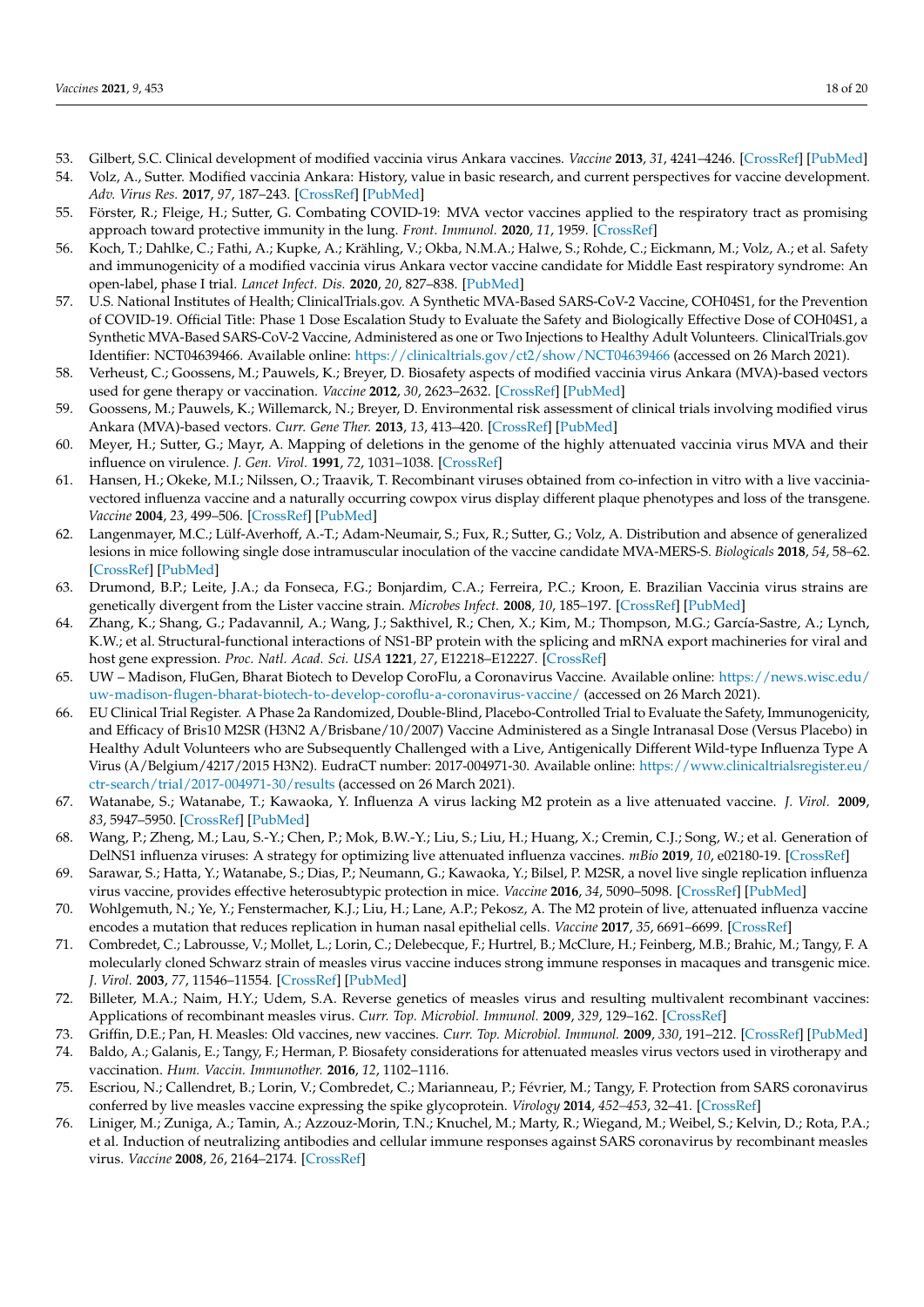- <span id="page-18-0"></span>77. Malczyk, A.H.; Kupke, A.; Prüfer, S.; Scheuplein, V.A.; Hutzler, S.; Kreuz, D.; Beissert, T.; Bauer, S.; Hubich-Rau, S.; Tondera, C.; et al. A highly immunogenic and protective middle east respiratory syndrome coronavirus vaccine based on a recombinant measles virus vaccine platform. *J. Virol.* **2015**, *89*, 11654–11667. [\[CrossRef\]](http://doi.org/10.1128/JVI.01815-15)
- <span id="page-18-1"></span>78. Bodmer, B.S.; Fiedler, A.H.; Hanauer, J.R.H.; Prüfer, S.; Mühlebach, M.D. Live-attenuated bivalent measles virus-derived vaccines targeting Middle East respiratory syndrome coronavirus induce robust and multifunctional T cell responses against both viruses in an appropriate mouse model. *Virology* **2018**, *521*, 99–107. [\[CrossRef\]](http://doi.org/10.1016/j.virol.2018.05.028) [\[PubMed\]](http://www.ncbi.nlm.nih.gov/pubmed/29902727)
- <span id="page-18-2"></span>79. Frantz, P.N.; Teeravechyan, S.; Tangy, F. Measles-derived vaccines to prevent emerging viral diseases. *Microbes Infect.* **2018**, *20*, 493–500. [\[CrossRef\]](http://doi.org/10.1016/j.micinf.2018.01.005) [\[PubMed\]](http://www.ncbi.nlm.nih.gov/pubmed/29410084)
- <span id="page-18-3"></span>80. U.S. National Institutes of Health; ClinicalTrials.gov. Study to Evaluate the Dosage and Safety of Two Intramuscular Injections of an Investigational Clade B HIV Vaccine. Official Title: An Open-Label, Phase I, Dose-escalation and Safety Study of Two Intramuscular Injections of a Dose of 2.9 Log or 4 Log CCID50 of the Recombinant HIV I clade B Measles Vaccine Vector in Healthy Adults. ClinicalTrials.gov Identifier: NCT01320176. Available online: <https://clinicaltrials.gov/ct2/show/NCT01320176> (accessed on 26 March 2021).
- <span id="page-18-4"></span>81. Ramsauer, K.; Schwameis, M.; Firbas, C.; Müllner, M.; Putnak, R.J.; Thomas, S.J.; Desprès, P.; Tauber, E.; Jilma, B.; Tangy, F. Immunogenicity, safety and tolerability of a recombinant measles virus-based chikungunya vaccine: A randomised, double-blind, placebo-controlled, active-comparator, first-in-man trial. *Lancet Infect. Dis.* **2015**, *15*, 519–527. [\[CrossRef\]](http://doi.org/10.1016/S1473-3099(15)70043-5) [\[PubMed\]](http://www.ncbi.nlm.nih.gov/pubmed/25739878)
- <span id="page-18-5"></span>82. U.S. National Institutes of Health; ClinicalTrials.gov. Zika-Vaccine Dose Finding Study Regarding Safety, Immunogenicity and Tolerability. ClinicalTrials.gov Identifier: NCT02996890. Available online: <https://clinicaltrials.gov/ct2/show/NCT02996890> (accessed on 26 March 2021).
- <span id="page-18-6"></span>83. Reisinger, E.C.; Tschismarov, R.; Beubler, E.; Wiedermann, U.; Firbas, C.; Loebermann, M.; Pfeiffer, E.C.; Muellner, M.; Tauber, E.; Ramsauer, K. Immunogenicity, safety, and tolerability of the measles-vectored chikungunya virus vaccine MV-CHIK: A double-blind, randomized, placebo-controlled and active-controlled phase 2 trial. *Lancet* **2019**, *392*, 2718–2727. [\[CrossRef\]](http://doi.org/10.1016/S0140-6736(18)32488-7) [\[PubMed\]](http://www.ncbi.nlm.nih.gov/pubmed/30409443)
- <span id="page-18-7"></span>84. Bellini, W.J.; Rota, P.A. Genetic diversity of wild-type measles viruses: Implications for global measles elimination programs. *Emerg. Infect. Dis.* **1998**, *4*, 29–35. [\[CrossRef\]](http://doi.org/10.3201/eid0401.980105) [\[PubMed\]](http://www.ncbi.nlm.nih.gov/pubmed/9452396)
- <span id="page-18-8"></span>85. Perry, R.T.; Halsey, N.A. The clinical significance of measles: A review. *J. Infect. Dis.* **2004**, *189*, S4–S16. [\[CrossRef\]](http://doi.org/10.1086/377712) [\[PubMed\]](http://www.ncbi.nlm.nih.gov/pubmed/15106083)
- <span id="page-18-9"></span>86. Moss, W.J. Measles control and the prospect of eradication. *Curr. Top. Microbiol. Immunol.* **2009**, *330*, 173–189. [\[CrossRef\]](http://doi.org/10.1007/978-3-540-70617-5_9) [\[PubMed\]](http://www.ncbi.nlm.nih.gov/pubmed/19203110)
- <span id="page-18-10"></span>87. Moss, W.J., Griffin. Global measles elimination. *Nat. Rev. Microbiol.* **2006**, *12*, 900–908. [\[CrossRef\]](http://doi.org/10.1038/nrmicro1550)
- <span id="page-18-11"></span>88. Msaouel, P.; Opyrchal, M.; Domingo, M.E.; Galanis, E. Oncolytic measles virus strains as novel anticancer agents. *Expert Opin. Biol. Ther.* **2013**, *13*, 483–502. [\[CrossRef\]](http://doi.org/10.1517/14712598.2013.749851)
- <span id="page-18-12"></span>89. Knuchel, M.C.; Marty, R.R.; Azzouz Morin, T.N.; Iter, O.; Zuniga, A.; Naim, H.Y. Relevance of pre-existing measles immunity prior immunization with a recombinant measles virus vector. *Hum. Vaccin. Immunother.* **2013**, *9*, 599–660. [\[CrossRef\]](http://doi.org/10.4161/hv.23241)
- 90. Rager-Zisman, B.; Bazarsky, E.; Skibin, A.; Chamney, S.; Belmaker, I.; Sai, I.; Kordysh, E.; Griffin, D.E. The effect of measlesmumps-rubella (MMR) immunization on the immune responses of previously immunized primary school children. *Vaccine* **2003**, *21*, 2580–2588. [\[CrossRef\]](http://doi.org/10.1016/s0264-410x(03)00053-7) [\[PubMed\]](http://www.ncbi.nlm.nih.gov/pubmed/12744894)
- <span id="page-18-13"></span>91. Wong-Chew, R.M.; Beeler, J.A.; Audet, S.; Santos, J.I. Cellular and humoral immune responses to measles in immune adults re-immunized with measles vaccine. *J. Med. Virol.* **2003**, *70*, 276–280. [\[CrossRef\]](http://doi.org/10.1002/jmv.10390) [\[PubMed\]](http://www.ncbi.nlm.nih.gov/pubmed/12696117)
- <span id="page-18-14"></span>92. Atkinson, W.; Wolfe, S.; Hamborsky, J.; McIntyre, L. *Epidemiology and Prevention of Vaccine-Preventable Diseases*, 11th ed.; Public Health Foundation: Washington, DC, USA, 2009.
- <span id="page-18-15"></span>93. Merck Stops Developing both of Its COVID-19 Vaccine Candidates. Available online: [https://www.herald.co.zw/merck-stops](https://www.herald.co.zw/merck-stops-developing-both-of-its-covid-19-vaccine-candidates/)[developing-both-of-its-covid-19-vaccine-candidates/](https://www.herald.co.zw/merck-stops-developing-both-of-its-covid-19-vaccine-candidates/) (accessed on 26 March 2021).
- <span id="page-18-16"></span>94. Tell, J.G.; Coller, B.-A.G.; Dubey, S.A.; Jenal, U.; Lapps, W.; Wang, L.; Wolf, J. Environmental risk assessment for rVSV∆G-ZEBOV-GP, a genetically modified live vaccine for Ebola virus disease. *Vaccines* **2020**, *8*, 779. [\[CrossRef\]](http://doi.org/10.3390/vaccines8040779)
- <span id="page-18-17"></span>95. Rozo-Lopez, P.; Drolet, B.S.; Londoño-Renteria, B. Vesicular stomatitis virus transmission: A comparison of incriminated vectors. *Insects* **2018**, *9*, 190. [\[CrossRef\]](http://doi.org/10.3390/insects9040190)
- <span id="page-18-18"></span>96. Bergren, N.A.; Miller, M.R.; Monath, T.P.; Kading, R.C. Assessment of the ability of V920 recombinant vesicular stomatitis-Zaire ebolavirus vaccine to replicate in relevant arthropod cell cultures and vector species. *Hum. Vaccines Immunother.* **2018**, *14*, 994–1002. [\[CrossRef\]](http://doi.org/10.1080/21645515.2017.1412898)
- <span id="page-18-19"></span>97. Monath, T.P.; Fast, P.E.; Modjarrad, K.; Clarke, D.K.; Martin, B.K.; Fusco, J.; Nichols, R.; Heppner, D.G.; Simon, J.K.; Dubey, S.; et al. rVSV∆-G-ZEBOV-GP (also designated V920) recombinant vesicular stomatitis virus pseudotyped with Ebola Zaire Glycoprotein: Standardized template with key considerations for a risk/benefit assessment. *Vaccine X* **2019**, *1*, 100009. [\[CrossRef\]](http://doi.org/10.1016/j.jvacx.2019.100009)
- <span id="page-18-20"></span>98. Letchworth, G.J.; Rodriguez, L.L.; Del Cbarrera, J. Vesicular stomatitis. *Vet. J.* **1999**, *157*, 239–260. [\[CrossRef\]](http://doi.org/10.1053/tvjl.1998.0303)
- <span id="page-18-21"></span>99. Government of Canada—Pathogen Safety Data Sheets: Vesicular Stomatitis Virus (VSV). Available online: [https://www.canada.](https://www.canada.ca/en/public-health/services/laboratory-biosafety-biosecurity/pathogen-safety-data-sheets-risk-assessment/vesicular-stomatitis-virus.html) [ca/en/public-health/services/laboratory-biosafety-biosecurity/pathogen-safety-data-sheets-risk-assessment/vesicular](https://www.canada.ca/en/public-health/services/laboratory-biosafety-biosecurity/pathogen-safety-data-sheets-risk-assessment/vesicular-stomatitis-virus.html)[stomatitis-virus.html](https://www.canada.ca/en/public-health/services/laboratory-biosafety-biosecurity/pathogen-safety-data-sheets-risk-assessment/vesicular-stomatitis-virus.html) (accessed on 26 March 2021).
- <span id="page-18-22"></span>100. Rodríguez, L.L. Emergence and re-emergence of vesicular stomatitis in the United States. *Virus Res.* **2002**, *85*, 211–219. [\[CrossRef\]](http://doi.org/10.1016/S0168-1702(02)00026-6)